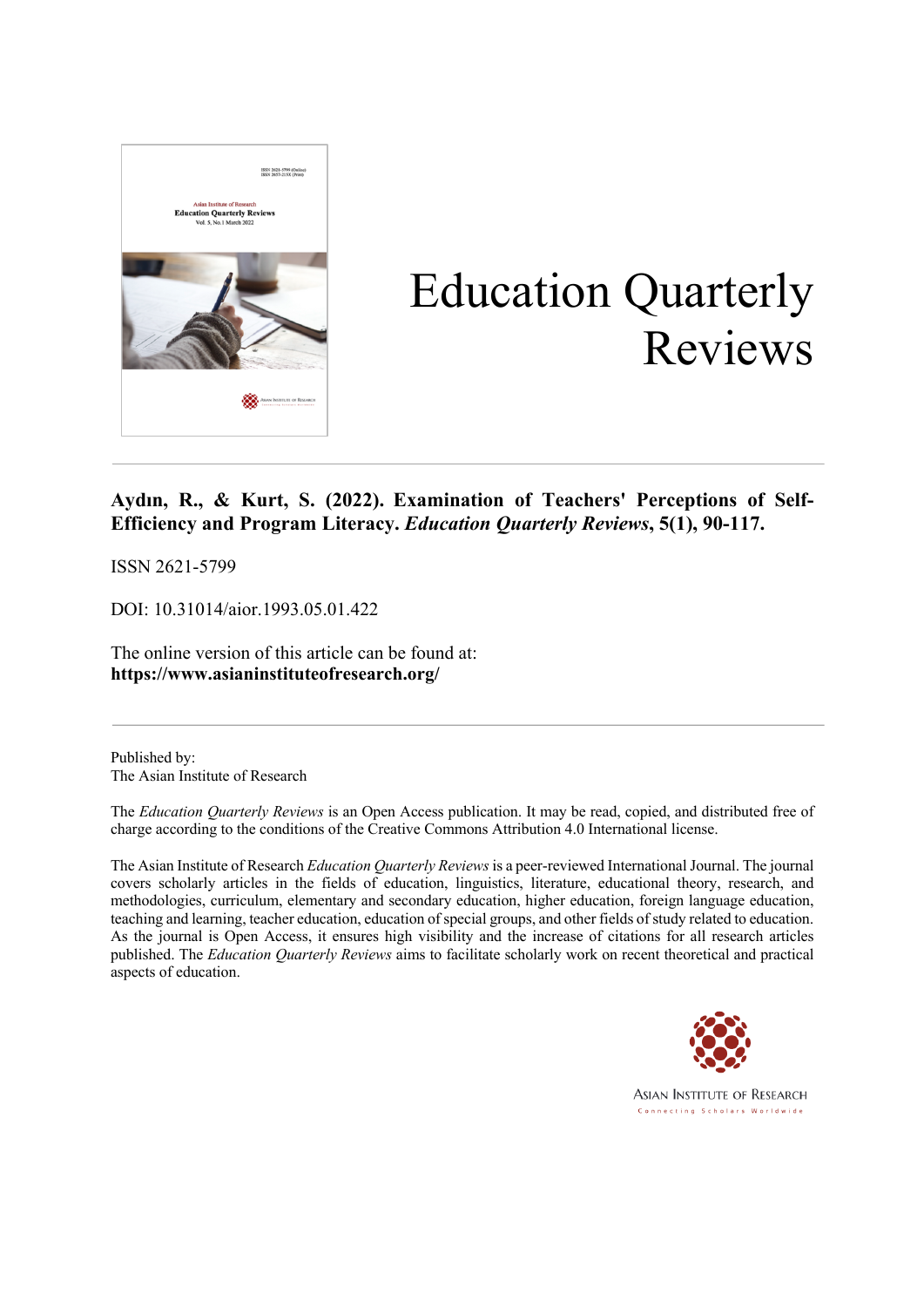

# Examination of Teachers' Perceptions of Self-Efficiency and

# Program Literacy

Rafet Aydın<sup>1</sup>, Sümeyye Kurt<sup>2</sup>

 $<sup>1</sup>$  Ass. Prof. Dr. Mehmet Akif Ersoy University, Faculty of Education, Department of Educational Sciences.</sup> Burdur / Turkey. Tel: 05332493043. e-mail: raydin@mehmetakifersoy.edu.tr ORCID: https://orcid.org/0000- 0002-7613-3198

<sup>2</sup> Teacher and Burdur Mehmet Akif. Ersoy University Institute of Education Sciences Department of Educational Sciences Graduate Student. Burdur/Turkey. Tel: 05053977894. e-mail: sumeyyekurt1507@ gmail.com ORCID: https://orcid.org/0000-0001-7249-5821

# **Abstract**

The purpose of this research; It consists of determining teachers' self-efficacy perceptions and curriculum literacy and examining whether there is a relationship between them. In this study, the relational survey model, one of the scientific research models, was used. The universe of this research consists of a total of 900 teachers working in the Bucak district of Burdur province. The sample is; consisted of 352 teachers, 133 male and 219 female. The data of the research collected with "Personal Information Form," "Teacher Self-Efficacy Perception Scale" and "Curriculum Literacy Scale." The collected data were analyzed with computer package programs. In this study, it was seen that teachers' self-efficacy perceptions were at a high level and these self-efficacy perceptions were the least in the dimension of student motivation and the most in the classroom management dimension. Teachers' self efficacy perceptions; It was concluded that there was no significant difference according to gender, age, educational status and graduated higher education institutions. It was concluded that the curriculum literacy of the teachers, the other dimension of this research, is at a high level. In other words, it was concluded that the teachers had a high level of program literacy. Program literacy of teachers; While there is no significant difference according to gender and graduated higher education institutions; differed significantly according to the educational institutions they worked in. It has been revealed that there is a positive, positive and moderate colleration between teachers' self-efficacy perceptions and their curriculum literacy.

**Keywords:** Perception, Teacher, Self-efficacy, Program, Program literacy

# **1. Introduction**

Education; expected acculturation studies that progress with programmed steps and include learning-teaching practices whose objectives are determined by passing through certain filters (Bolat, 2014). Education is the process of creating a deliberate and expected change in an individual's behavior through his/her own life (Ertürk, 1985). In this process, teachers provide individuals with a set of knowledge, skills, interests and attitudes.

Teaching is a profession whose subject is human, and it is known that it is important to have competencies related to positive human relations and problem-solving skills as well as field knowledge in this profession. As schools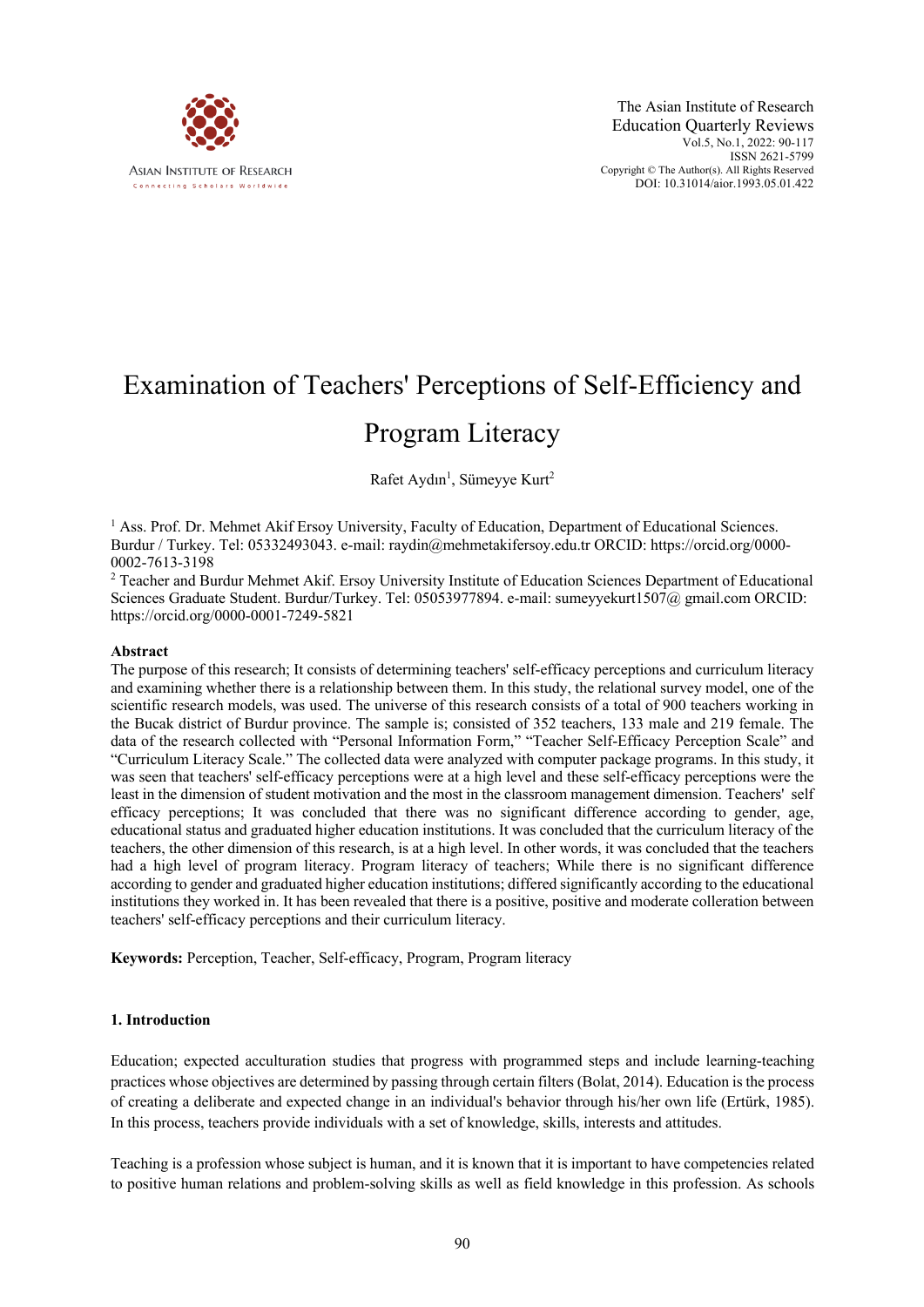are institutions that have the important mission of preparing individuals for life, enabling them to integrate with the society, raising well-equipped individuals who have the knowledge and competencies needed by the society as a result of educational activities (Alev, 2019). Teachers' ability to raise individuals who can research, solve problems, question, access information and have self-confidence depends on teachers' self-efficacy and being aware of it. Since teachers' self-efficacy beliefs affect students' motivation, these beliefs ensure that students' attitudes are positive and their academic success increases significantly. In addition, it is known that teachers with strong self-efficacy beliefs tend to make good planning and strive to teach better (Eker, 2014). It can be said that teacher self-efficacy is an important factor that directly affects the quality of education (Şahin, C. & Şahin, 2017). For this reason, the programs of teacher training institutions are constantly updated according to these competencies and features that teachers are expected to gain (Şişman, 2009). The ability of the updated programs to achieve the desired result depends on the teachers' having certain qualifications, and one of these competence areas is self-efficacy.

Self-efficacy, one of the basic concepts of Bandura's (1988) social learning theory; It is an individual's belief in his or her own capacity to bring learning and behavior to the required levels. Self-efficacy is the person's thinking about what the person is capable of doing. . In other words, self-efficacy is not a function of an individual's skills, but a result of the individual's judgments about what the person can do by using his/her skills. According to Bandura (1998), self-efficacy is the individual's belief in his/her ability to cope with different situations and to achieve a certain activity, and this belief of the individual depends on his/her belief on his/her abilities. This belief is also necessary to organize a certain behavior to achieve certain goals and to realize it (as cited in Azar, 2010). Self-efficacy belief includes the psychological-cognitive processes that are effective in acquiring a behavior, creating a change in this behavior or ending the behavior, and these psychological processes are effective on the expectations of individuals regarding the perception of efficacy. In this regard, self-efficacy relates to the strength of one's belief in one's own effectiveness. A high level of belief reflects the individual's ability to cope with difficult situations (Bandura, 1977; 1997, cited in Duru & Arslan, 2021). Individuals set certain goals that they believe they can achieve in their lives. Perception of self-efficacy enables individuals to realize how much effort they need to spend to achieve these goals and how they can cope with the difficulties they face. Individuals can develop some strategies to overcome the difficulties they face. Their beliefs about whether they can use these strategies effectively and whether they will be successful are related to their self-efficacy perceptions (Pajares & Schunk, 2001).

According to Arslan (2008), there are four main sources of self-efficacy perception. The first of these is exact and true lives. This is the most effective way to develop a strong sense of self-efficacy. While successes increase the perception of self-efficacy, failures harm the perception of self-efficacy. This harm occurs especially if it occurs before the sense of self-efficacy is completely established. If people only experience easy successes, they become more discouraged by failure. The second way to create and strengthen the perception of self-efficacy is to have indirect experiences through social models. Seeing people who are similar to their own traits succeed by making constant efforts increases their self-efficacy perceptions. Again, according to Arslan (2008); Social persuasion is the third way to strengthen the perception of self-efficacy. Verbally persuaded people, when faced with a problem, make great efforts to solve it. Finally, the mood of the person affects the perception of self-efficacy. The way to achieve this is to get people away from stress and to get rid of negative emotions.

Self-efficacy perceptions are not the skills of individuals, but the perceptions of competence related to their skills and can affect the outcome of a job, behavior or situation regardless of whether individuals have the qualities that will enable them to perform a job, behavior or situation (Zimmerman, 1995). The fact that individuals have a high self-efficacy perception about a particular job means that individuals will insist on achieving the job in question, will be self-confident and will be less affected by failures in general (Bandura, 1997). On the other hand, if individuals have low self-efficacy perceptions about a particular job, it means that individuals will spend less effort in achieving the job in question, do not trust their own skills enough, and may give up immediately in the face of failures (Bandura, 1997).

Teacher self-efficacy is; It expresses the belief of the teacher regarding the capacity and ability of the students to create the desired learning outcomes, as well as a strong structure related to the student outcomes related to success,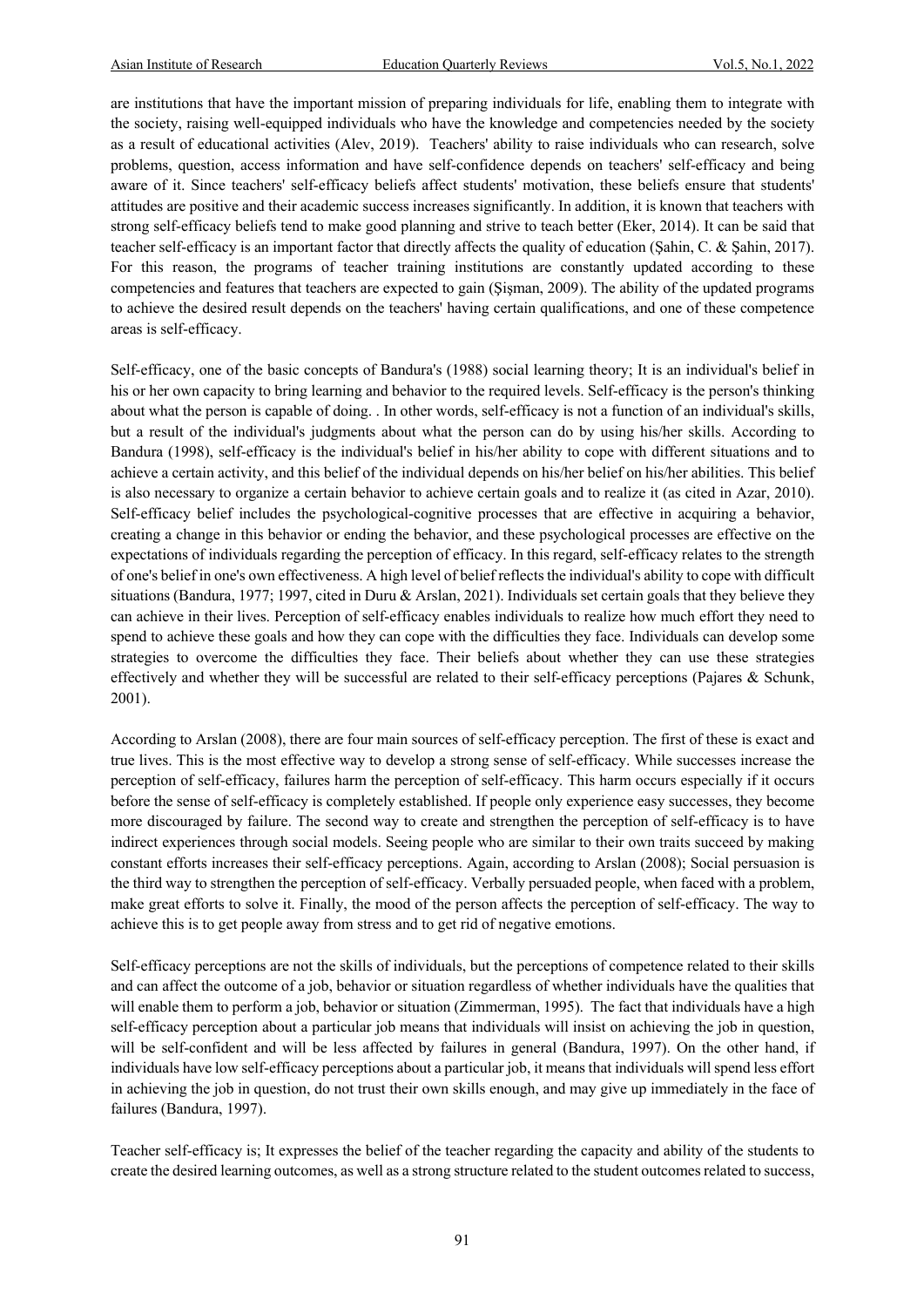motivation and competence (Tschannen-Moran, Woolfolk-Hoy, AW. & Hoy, 1998). 2021). According to Alev (2019), it has been determined that teachers' self-efficacy perceptions have an important role in the effective execution and planning of educational activities, in coping with the difficulties encountered, and on student success. Teacher self-efficacy perception is one of the most important concepts related to the concept of selfefficacy. Teacher self-efficacy perceptions are defined as teachers' perceptions of their ability to display the necessary behaviors to successfully fulfill their duties and their capacity to influence students' performance (Aston, 1984; Ekici, 2008). Teachers' individual beliefs about the extent to which they can use their teaching situations in a given situation are defined as teacher self-efficacy (Gavora, 2011). In other words, teacher self-efficacy is the judgment of teachers that they have the ability to ensure the success and learning of all students, including low motivation and difficult students (Tschannen-Moran & Woolfolk, 2001; Yılmaz & Çimen; 2008). Teachers with a high sense of self-efficacy are more open to new ideas, as well as being willing to try new methods to better the needs of their students (Tschannen-Moran & Woolfolk Hoy, 2001). According to Bandura (1994); Teachers with a high perception of self-efficacy support their students to reach their goals, spend more effort so that their students can learn, and encourage their students to be successful in their work.

Along with the teachers' self-efficacy perceptions, it is necessary to examine and measure their skills such as curriculum literacy. Such studies and their results will make important contributions to the determination of qualifications, gaining them and shedding light on practices, as well as determining new policies during the training process of teachers.

Educational programs are a guide to the teacher in the education-teaching process. What kind of an individual education systems aim to raise and what kind of content they need to achieve these goals, what kind of path will be followed in the process and at what level the outputs of the system reach the goals are determined through education programs (Çetinkaya & Tabak, 2019). Educational program; explaining to students what, how, when and why they will learn. Educational programs, which are a legal educational tool, try to realize government policies and various social demands while achieving important learning outcomes for students. The basic economic, social and cultural problems of the society can be solved with this tool. The education program that provides social and social agreement, which is used to convey the points that the society cares about, is a technical document (Sarıgöz & Özkartal, 2016). According to Varış (1988); The education program is all of the activities that national education institutions provide for students to achieve their goals.

The implementation of these training programs starts in schools after trial processes. Teachers have an important role in the effective and efficient implementation of the programs (Özdemir, 2012). It is informed through the training programs that what, why and how to teach the teacher; as for the manager, what physical facilities will be needed; to the inspector what and how to evaluate; the student what he will learn and what is expected of him; which finished product to buy for the employer (Doğan, 1997). According to Özer and Acar (2011), it shows that in which level the educational programs guide teachers in order to realize planned education reach their goals. Whether the implemented training program is successful or not depends on the intelligibility of that training program. Teachers are expected to be well literate in the curriculum so that they can understand the curriculum (Kasapoğlu, 2020). Curriculum literacy is a field of competence that enables the evaluation of education and training programs after they are understood and implemented, and the skills it includes are having program knowledge, understanding the program correctly, designing the implementation processes and evaluating the learning-teaching process. Program literacy of teachers is defined as having the skills related to understanding, applying and evaluating the program at a minimum level (Akyıldız, 2020).

Curriculum literacy can be said to be beneficial in understanding and interpreting educational programs, as well as guiding teachers in the preparation and implementation of programs and in the development of a new program. Determining the curriculum literacy levels of teachers in terms of learning-teaching processes and determining what kind of situations this literacy is affected by are considered important in terms of contributing to both teachers and the literature. When the literature on teacher self-efficacy and curriculum literacy is examined, there are no studies that directly examine these two elements and the relationship between them. It is seen that some of the researches are related to teacher self-efficacy and some of them are related to curriculum literacy.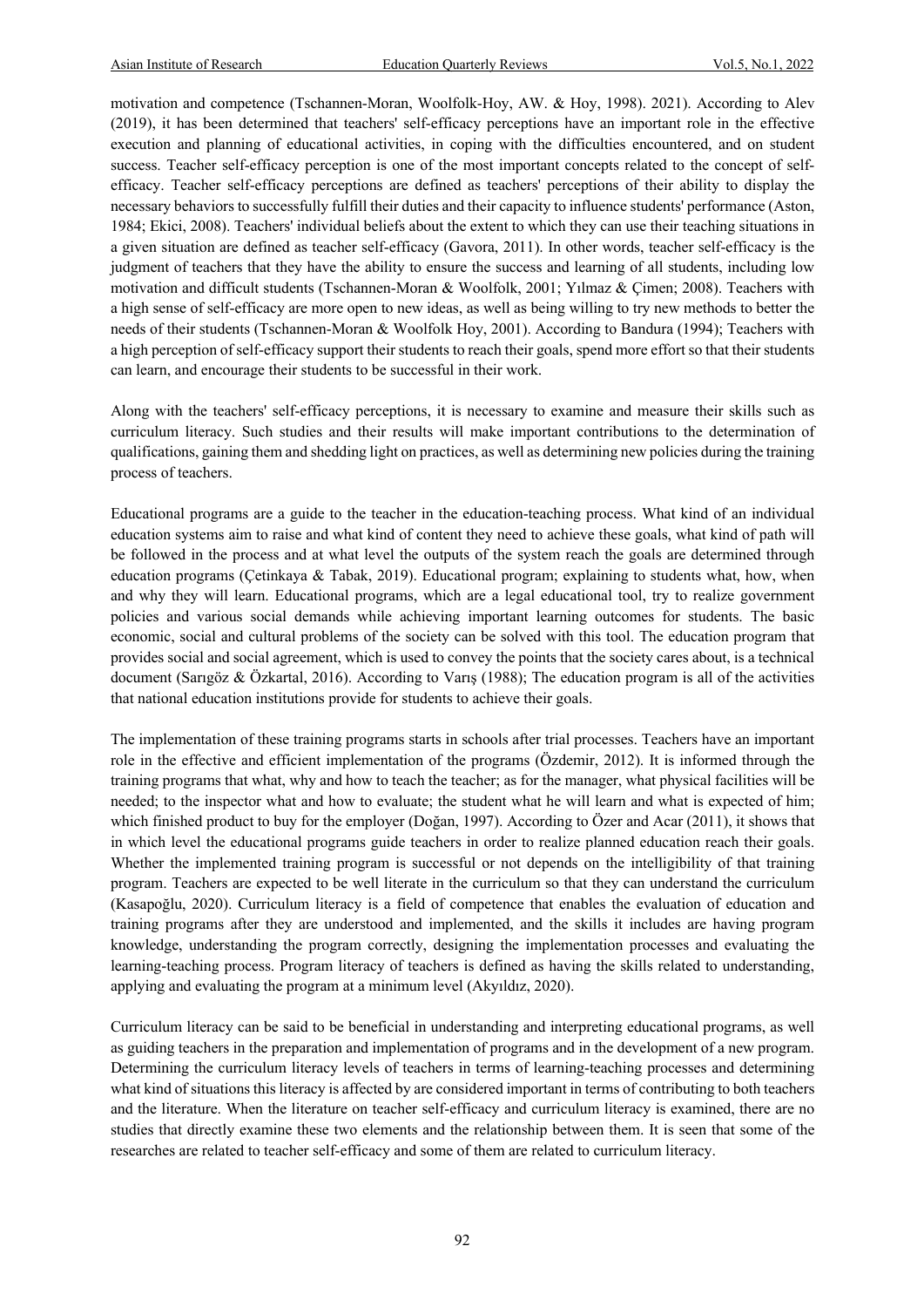Some of the researches on teacher self-efficacy; Woolfolk-Hoy and Spero (2005), Arslan (2008), Üstüner, Demirtaş, Cömert and Özer (2009), Er and Gürgan (2011), Telef (2011), Korkut and Babaoğlan (2012), Yeşilyurt (2013), Singh and Arora (2014), Molding, Stewart and Dunmeyer (2014) Gun and Steel (2013), Eker (2014), Tuluk (2015), Buluç and Demir (2015), Toy and Duru (2016), Yurdakul and Bostancı (2016) ), Dolapcı and Demirtaş (2016), Deniz and Tican (2017), Ocak, G., Ocak and Kalender (2017), Döş and Özşahin (2019), Akbulut and Aküzüm (2020), Öktem and Kul (2020), Ellez (2020) and Duru and Arslan (2021). Regarding the curriculum literacy of teachers, which is the second dimension of this research; Jiayi and Ling (2012), Singh (2013), Skaalvik and Skaalvik (2014), Grissom, Loeb and Nakashima (2014), Shilingford and Karlin (2014), Sarigöz and Bolat (2018). Research by Aslan and Gürlen (2019), Akyıldız (2020), Kahramanoğlu (2019), Çetinkaya and Tabak (2019), Kasapoğlu (2020), Boncuk (2021), Güneş Şinego and Çakmak (2021), and Sarıca (2021) can be counted.

# *1.2. Purpose of the Research*

The purpose of this research; The purpose of this study is to determine the self-efficacy perceptions of the teachers working in the Bucak district of Burdur province and their curriculum literacy and to examine whether there is a relationship between them.

# *1.3. The Problem of Research*

The problem of the research is how are teachers' self-efficacy perceptions and curriculum literacy?

# *1.3.1. Sub-Problems of the Research*

The research sought answers to the following sub-problems:

1. What are the teachers' self-efficacy perception levels?

2. Teachers' perceptions of self-efficacy; Does it show a significant difference according to gender, age, education level, branch, education level, graduated higher education/faculty and satisfaction with the school?

3. What is the literacy level of the teachers in the curriculum?

4. Curriculum literacy levels; Does it show a significant difference according to gender, age, education level, branch, education level, graduated higher education/faculty and satisfaction with the school?

5. Is there a significant relationship between teachers' self-efficacy perception levels and curriculum literacy levels?

# *1.4. Importance of Research*

This research, which aims to determine the self-efficacy perceptions and curriculum literacy of the teachers working in the Bucak district of Burdur province, and to examine the relationship between them comparatively, is important in terms of first examining the teachers' self-efficacy and curriculum literacy separately and then examining the relationship between them. Because teachers' self-efficacy perceptions are high or low will show their willingness to fulfill their professional duties. It can be said that this degree of desire also affects the professional performance of teachers. Likewise, it can be said that it is valid for the curriculum literacy of teachers.

The determination of these two elements and the examination of their effects on the profession of teachers will add a special importance to the research. It is thought that new suggestions will be brought as a result of the research, which will add a special importance to the research.

# **2. Method**

# *2.1. Model of the Research*

In this study, which aims to examine the self-efficacy perceptions of teachers working in the Bucak district of Burdur province and their curriculum literacy, and to determine whether there is a significant relationship between them, the relational survey model, one of the scientific research models, was used. Survey models are research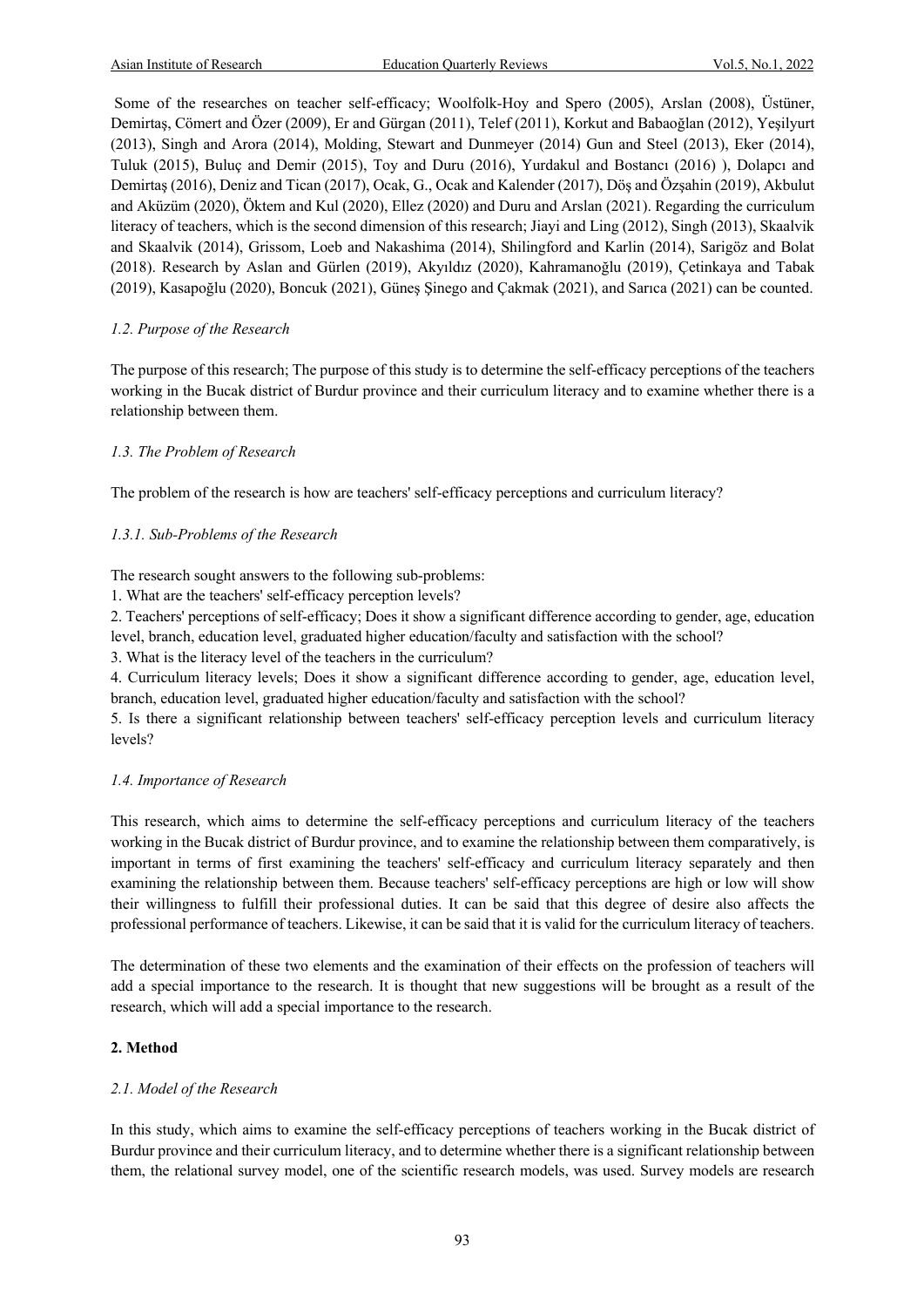models that aim to describe a past or present situation in its current form (Karasar, 2012). In the relational survey model, which is included in the general survey method, it tries to determine whether there is a change in the variables or not (Karasar, 2012).

# *2.2. Universe and Sample*

The universe of this research consists of all teachers working in Bucak district of Burdur province. The universe can be defined as the group whose results will be valid and interpreted as a result of the analysis of the data to be collected in the research (Büyüköztürk, Kılıç Çakmak, Akgün, Karadeniz, & Demirel, 2018).

The sample of the study consisted of teachers determined by simple random sampling method from the universe. The reason why the teachers forming the sample were determined by the simple random sampling method was that there were programs for each level and branch.

The sample can be defined as the limited part of the population selected to collect information about the population (Büyüköztürk et al., 2018). In the simple random sampling method, each unit in the universe has an equal and independent probability of being selected for sampling. In other words, all individuals have the same probability of being selected, and the choice of one individual does not affect the choice of another individual. The valid and best way to select a representative sample is random sampling (Balcı, 2018; Büyüköztürk et al, 2018).

| Variables               |                                                                |           |             |
|-------------------------|----------------------------------------------------------------|-----------|-------------|
| Category                |                                                                |           |             |
|                         |                                                                | Frequency | Percent (%) |
|                         | Male                                                           | 133       | 37,8        |
| Gender                  | Female                                                         | 219       | 62,2        |
|                         | Total                                                          | 352       | 100,0       |
| Age                     | 20-29                                                          | 28        | 8,0         |
|                         | 30-39                                                          | 161       | 45,7        |
|                         | 40-49                                                          | 119       | 33,8        |
|                         | 50 and over                                                    | 44        | 12,5        |
|                         | Total                                                          | 352       | 100,0       |
| Graduated               | Bachelor's Degree                                              | 306       | 86,9        |
| Educational             | Post-graduated                                                 | 46        | 13,1        |
| <b>Status</b>           | Total                                                          | 352       | 100,0       |
|                         | Preschool Teacher                                              | 68        | 19,3        |
|                         | Class Teacher                                                  | 110       | 31,3        |
|                         | History, Guidance, Geography, Social<br><b>Studies Teacher</b> | 29        | 8,2         |
|                         | Mathematics Teacher                                            | 24        | 6,8         |
| <b>Branch</b>           | English Teacher                                                | 25        | 7,1         |
|                         | Vocational High School Religion C.<br>Computer System Teacher  | 33        | 9,4         |
|                         | Turkish Teacher                                                | 24        | 6,8         |
|                         | Physics, Chemistry, Biology, Science<br>Teacher                | 23        | 6,5         |
|                         | Visual Art, Music, Physical Education<br>Teacher               | 16        | 4,5         |
|                         | Total                                                          | 352       | 100,0       |
| Teaching                | Primary School                                                 | 141       | 40,1        |
| institution             | Secondary School                                               | 103       | 29,3        |
|                         | High School                                                    | 78        | 22,2        |
|                         | Preschool                                                      | 30        | 8,5         |
|                         | Total                                                          | 352       | 100,0       |
| Graduated               | Faculty of Education                                           | 291       | 82,7        |
| <b>Higher Education</b> | Science and Literature                                         | 23        | 6,5         |

# Table 1: Demographic Characteristics of Teachers Constituting the Sample of the Study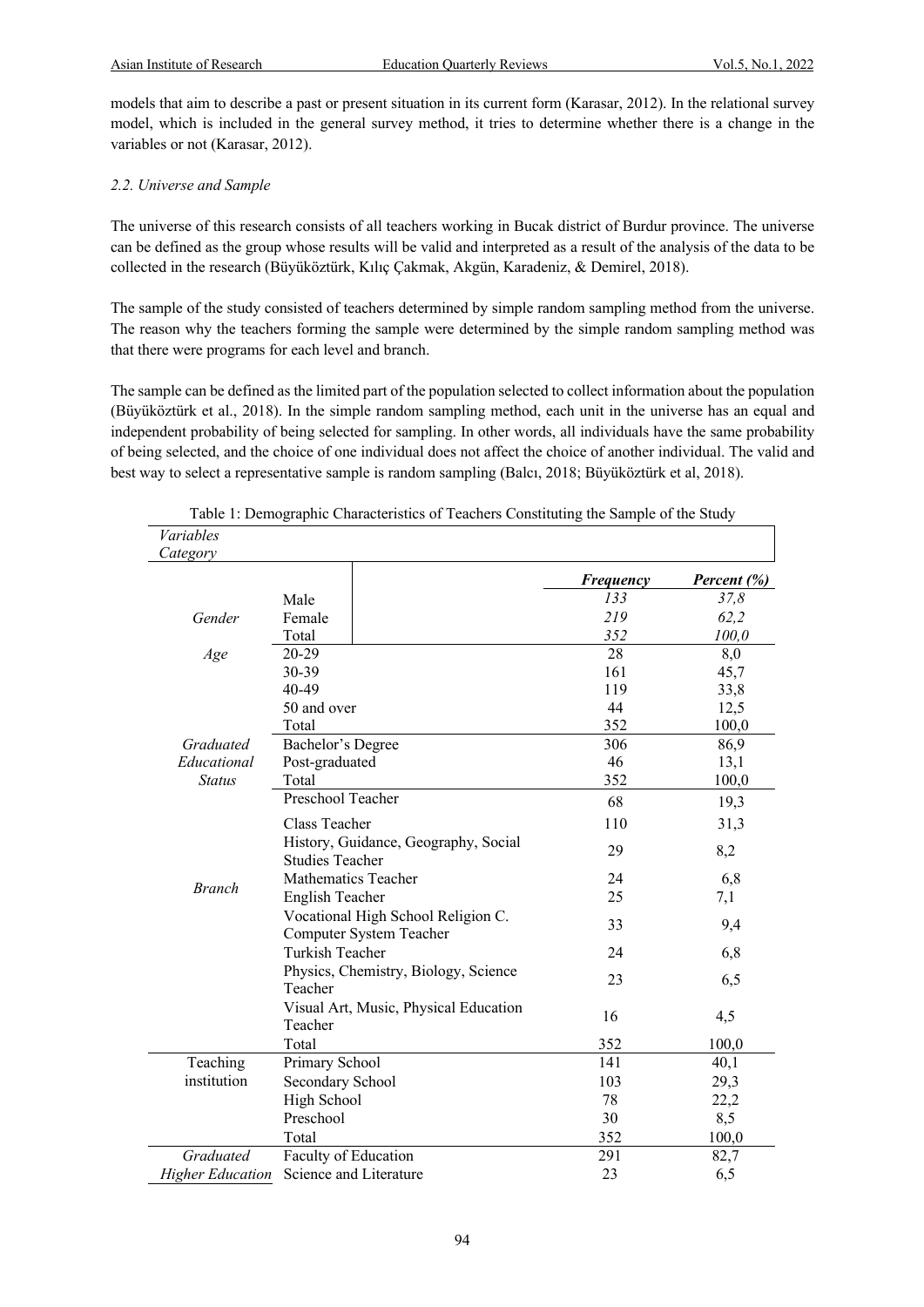| Asian Institute of Research | <b>Education Quarterly Reviews</b> |     | Vol.5, No.1, 2022 |  |
|-----------------------------|------------------------------------|-----|-------------------|--|
|                             | School of Education /Institute     | 20  | 5,7               |  |
|                             | Faculty of Vocational Education    | 18  | 5,1               |  |
|                             | Total                              | 352 | 100,0             |  |
| Place of Duty               | No                                 |     | 1,4               |  |
| Satisfaction                | Partly                             | 73  | 20,7              |  |
|                             | Yes                                | 274 | 77,8              |  |
|                             | Total                              | 352 | 100,0             |  |

As seen in Table 1, 219 (62.2%) of the 352 teachers who made up the sample were female and 133 (37.8%) were male. According to this, it is seen that the teachers who make up the sample are mostly women of the sample; 28 (8.0%) were 20-29 years old, 161 (45.7%) were 30-39 years old, 119 (33.8%) were 40-49 years old and 44 (12.5%) were 50 consists of teachers who are aged and above. In other words, it is seen that there are mostly teachers aged 30-39. Looking at the graduations of the teachers, 306 (86.99%) are undergraduates, while 46 (13.1%) have graduate degrees. 31.3% Classroom Teachers, 29 (8.2%) History, Guidance, Geography, Social Studies Teachers, 24 (6.8%) Mathematics Teachers, 25 (7.1%) English Teachers, 33 (% 9.4% were Vocational High School, Religion C., Computer Systems Teachers, 24 (6.8%) Turkish, 23 (6.5%) Physics, Chemistry, Biology, Science Teachers and 16 (4%) ,5% of them were Visual Arts, Music and Physical Education Teachers Distribution of the teachers according to the educational institutions they work in: 141 (40.1%) primary school, 103 (29.3%) secondary school, 78 (22%) 2) of them are in high school and 30 (8.5%) of them are in pre-school education institutions.

# *2.3. Data Collection Tools*

In the research; "Personal Information Form" prepared by the researcher for teachers' personal information, and the "Teacher Self-Efficacy Perception Scale", first developed by Tschannen-Moran and Woolfolk Hoy (1998) and then edited by Köse (2007) to determine their self-efficacy perceptions" scale was used.

"Teacher Self-Efficacy Perception Scale"; It consists of 3 dimensions and 24 items, 8 in the dimension of Student Motivation, 8 in the dimension of Classroom Management, and 8 in the dimension of Instructional Strategies. Scale; It is a five-point Likert type scale as "Never", "Rarely", "Sometimes", "Often" and "Always". Information on the reliability of the Teacher Self-Efficacy Scale, which was revealed by the application of the Teacher Self-Efficacy Scale to the research group, is given in Table 2.

| Tuble 2: Rendomy of Teacher Ben Emicae, Beale Regarding the Rebearen Bample Tipphed |     |      |     |      |                  |  |  |
|-------------------------------------------------------------------------------------|-----|------|-----|------|------------------|--|--|
| Dimension                                                                           |     |      | Ss  | ΚS   | Cronbach's Alpha |  |  |
| <b>Student Motivation</b>                                                           | 352 | 4.23 | .50 | .076 | .872             |  |  |
| <b>Classroom Management</b>                                                         | 352 | 4.30 | .50 | .101 | .893             |  |  |
| <b>Instructional Strategies</b>                                                     | 352 | 4.29 | .50 | .089 | .876             |  |  |
| Scale                                                                               | 352 | 4.28 |     | .063 | .951             |  |  |

Table 2: Reliability of Teacher Self-Efficacy Scale Regarding the Research Sample Applied

As seen in Table 2, first of all, the reliability of the data was examined in order to carry out statistical analyzes in accordance with the final version of the teacher self-efficacy scale applied to the research group. According to Özdamar (2015), a Cronbach's Alpha value between .70 and .90 indicates that the scale has high reliability, and a value between .60 and .70 indicates that the scale has sufficient reliability. Accordingly, as a result of the Cronbach's Alpha analysis, 872 (high) in Student Motivation, 893 (high) in Classroom Management, 876 (high) in Instructional Strategies, and 951 (high) in the Overall Scale were found to be appropriate for the study.

In the research, the "Curriculum Literacy Scale" developed by Bolat (2017) was used to measure the curriculum literacy of teachers. The "Curriculum Literacy Scale" consists of 2 dimensions, 15 in the Reading dimension and 14 in the Writing dimension, and 29 items (Bolat, 2017). Expressions of skills in the scale; It is a 5-point Likert type, which is "I totally disagree", "I agree little", "I agree at a moderate level", "I agree a lot", "I totally agree". Information on the reliability of the Curriculum Literacy Scale, which was revealed by the application of the Curriculum Literacy Scale to the research group, is given in Table 3.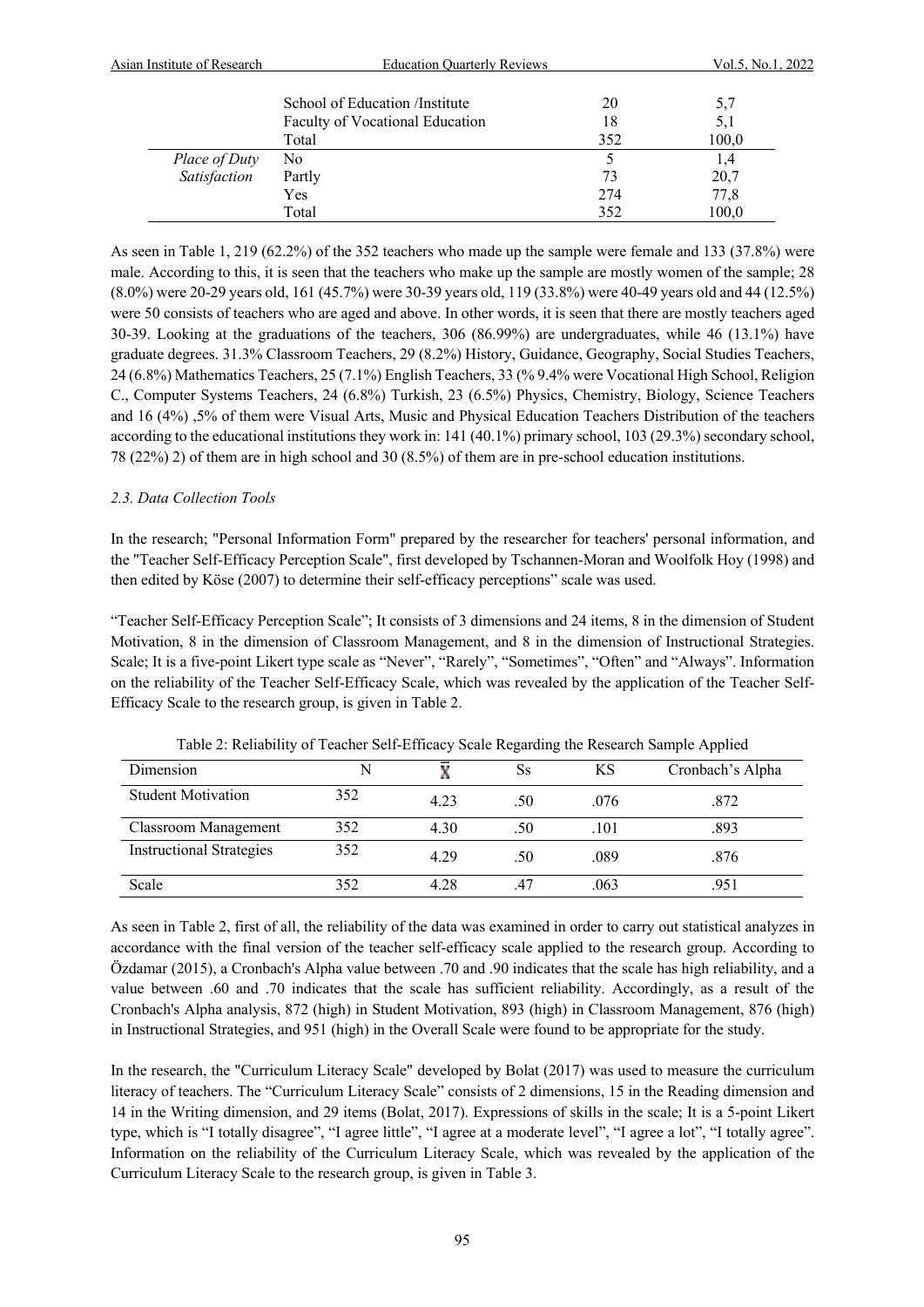| Dimension |     | . .  | SS  | ΚS   | Cronbach's Alpha |
|-----------|-----|------|-----|------|------------------|
| Reading   | 352 | 4.27 | 59  | .114 | .961             |
| Writing   | 352 | 4.05 | .69 | .088 | .965             |
| Scale     | 352 | 4.17 | .01 | .089 | 976              |

Table 3: The Reliability of the Teachers' Curriculum Literacy Scale in the Sample

First of all, the reliability of the data was examined in order to carry out statistical analyzes in accordance with the final version of the Curriculum Literacy Scale applied to the research group. According to Özdamar (2015), Cronbach's Alpha value. with 70. A value between 90 indicates that the scale has high reliability, with .60. A value between 70 indicates that the scale has sufficient reliability. Accordingly, as a result of the Cronbach's Alpha analysis performed, it was seen that the reliability was appropriate for the study to be 961 (high) in the Reading Dimension, 965 (high) in the Writing Dimension and .976 (high) in the Overall Scale.

# *2.4. Analysis of Data*

The data collected with the relevant scale were coded and analyzed using computer package programs. Calculations such as frequency (f) and percentage (%) were made. In Likert type items, the same ranges from positive to negative were taken as reference. The "Teacher Self-Efficacy Scale" was applied to the research group and the data were collected. In order to make appropriate statistical analyzes of the data obtained from the scale, the skewness coefficient, arithmetic mean, median and mode were checked, and then (K-S) Kolmogorov-Smirnov normality test was performed since the number of participants in the research group was more than 50. When the skewness and kurtosis values of the "Teacher Self-Efficacy Scale" are examined; Skewness .589, Kurtosis .697 in the dimension of 'Student Motivation'; Skewness in Classroom Management Dimension .762, Kurtosis .996; The Skewness in the Dimension of Instructional Strategies was .626, the Kurtosis was .634, the Skewness was .653, the Kurtosis was .920 in the range of  $\pm$  1, and the significance value was p=.00 (p<.05) as a result of the Kolmogorov-Smirnov Test. The fact that the skewness and kurtosis values are in the range of  $\pm 1$  is interpreted as the scores do not deviate significantly from the normal distribution (Büyüköztürk, 2009, Özdamar, 2015). Therefore, it was decided to use parametric statistical tests in the analysis of the data.

Due to the normal distribution of the data obtained from the scale, in the sub-problems of the research; Unrelated t-test was used to test whether the data obtained from two unrelated samples differed significantly from each other, and one-way analysis of variance (ANOVA) was used to test whether the data obtained from more than two unrelated samples differed significantly from each other. If there is a significant difference between the groups as a result of this test, first of all, the homogeneity of the variances was examined. It was observed that the variances were homogeneous in all sub-problems in which the data obtained from two or more samples were included. Therefore, the LSD test, which is one of the tests used in homogeneous variance distributions, was applied to determine between which variables the difference was. The obtained data were interpreted by making tables, and the difference between independent variables was tested at the p=.05 level (Büyüköztürk, 2009).

The value ranges in Table 4 were taken into account in the interpretation of the mean values of the scores obtained by the teachers from the Teacher Self-Efficacy Scale.

| Table 4: Teacher Self-Efficacy Scale Evaluation Score Ranges |           |          |  |  |  |
|--------------------------------------------------------------|-----------|----------|--|--|--|
| Range                                                        | Value     | Comment  |  |  |  |
| $1.00 - 1.79$                                                | Never     | Negative |  |  |  |
| 1.80-2.59                                                    | Rarely    | Negative |  |  |  |
| 2.60-3.39                                                    | Sometimes | Negative |  |  |  |
| 3.40-4.19                                                    | Mostly    | Positive |  |  |  |
| $4.20 - 5.00$                                                | Always    | Positive |  |  |  |

As seen in Table 4; Range 1.00-1.79 Never negative, range 1.80-2.59 Rarely negative, range 2.60-3.39 Sometimes negative, range 3.40-4.19 Most often positive, and range 4.20-5.00 Always positive.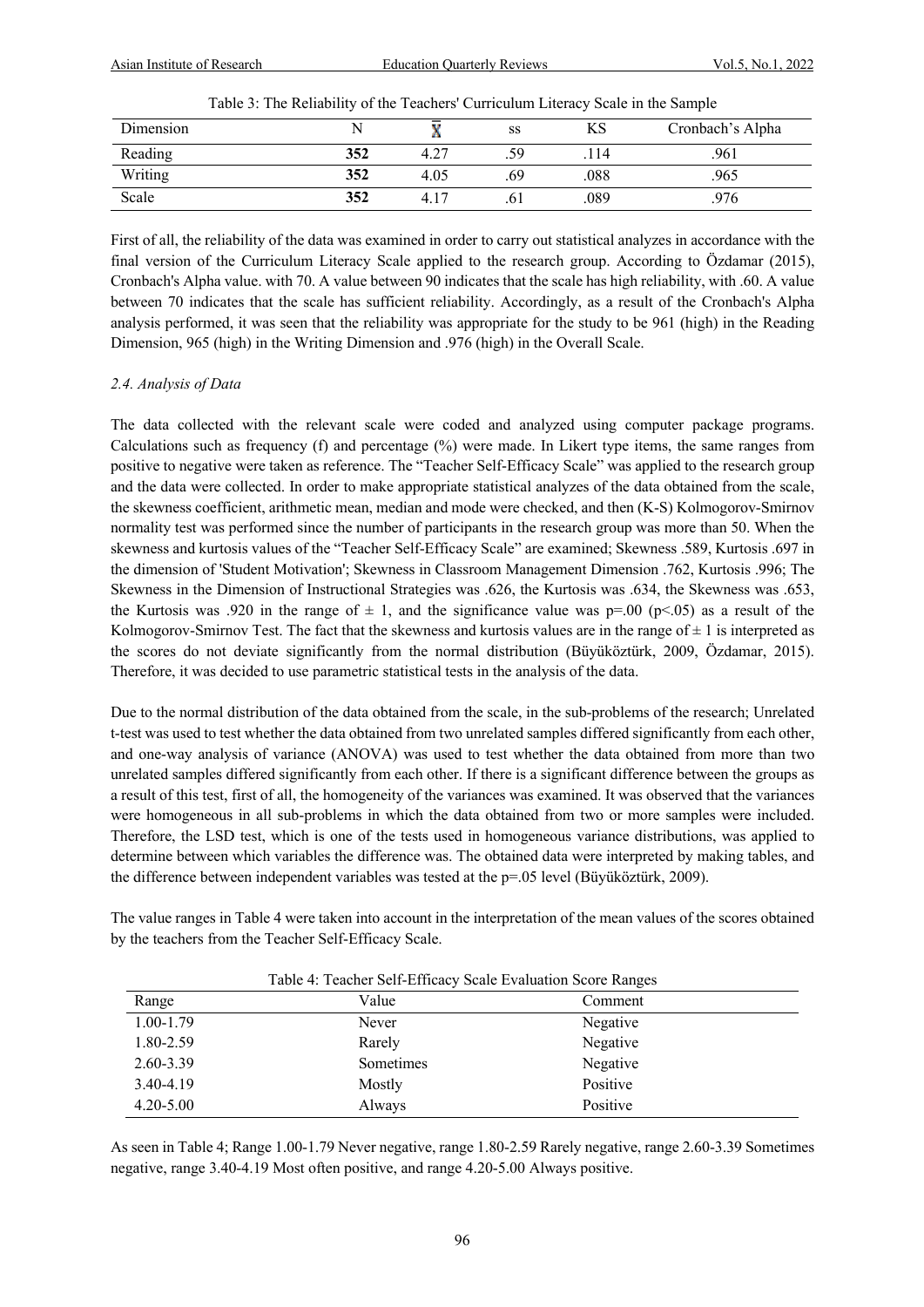# **3. Findings and Comment**

In the research, "What Level Are Teachers' Self-Efficacy Perceptions?" The findings related to the question are given in Table 5.

| Table 5: Descriptive Statistics on Teachers' Perceptions of Self-Efficacy |     |      |     |  |  |  |
|---------------------------------------------------------------------------|-----|------|-----|--|--|--|
| Dimension                                                                 |     |      |     |  |  |  |
| Student motivation                                                        | 352 | 4.23 | .50 |  |  |  |
| Classroom management                                                      | 352 | 4.30 | .50 |  |  |  |
| Instructional strategies                                                  | 352 | 4.29 | .50 |  |  |  |
| Scale                                                                     | 352 | 4 28 |     |  |  |  |

Table 5: Descriptive Statistics on Teachers' Perceptions of Self-Efficacy

As can be seen in Table 5, the arithmetic mean of the total scores of the teachers constituting the sample group obtained from the scale of self-efficacy perceptions  $(\bar{X}=4.28)$ ; standard deviation (Ss=.47) was calculated. The arithmetic mean of student motivation dimension scores ( $\bar{X}$ =4.23), standard deviation (Ss=.50), arithmetic mean of classroom management dimension scores ( $\bar{X}$ =4.30) standard deviation (Ss=.50), arithmetic mean of teaching strategies dimension scores ( $\bar{X}$ =. 4.29) was calculated as the standard deviation (Ss=.50). From these results, it can be said that teachers' self-efficacy perceptions are at a high level  $(\bar{X}=4.28)$ . Teachers have the least self-efficacy perception in student motivation ( $\bar{X}$ =4.23) and the most in Classroom Management ( $\bar{X}$ =4.30).

# *3.1. Findings and Interpretation on the Sub-Problem of the Research*

In order to examine whether the teachers' self-efficacy perceptions differ according to their gender status, an independent t-test was conducted, and the analysis findings are given in Table 6.

| <b>Dimension</b>  | Gender | N   |        | Ss     | sd    |     | p    |
|-------------------|--------|-----|--------|--------|-------|-----|------|
| Student           | Male   | 133 | 4,1805 | ,56311 | 1,663 | 350 | ,097 |
| Mootivation       | Female | 219 | 4,2717 | ,45571 |       |     |      |
| Classroom         | Male   | 133 | 4,2998 | ,57672 | ,272  | 350 | ,786 |
| Management        | Female | 219 | 4.3151 | ,46576 |       |     |      |
| Instructional     | Male   | 133 | 4.2914 | ,54805 | ,067  | 350 | ,947 |
| <b>Strategies</b> | Female | 219 | 4.2951 | ,48505 |       |     |      |
|                   | Male   | 133 | 4,2572 | ,51944 | ,710  | 350 | ,478 |
| Scale             | Female | 219 | 4.2939 | ,43814 |       |     |      |

Table 6: Statistical Distribution of Teachers' Self-Efficacy Perceptions by Gender

As can be understood from the examination of Table 6, it is seen that there is no significant difference in teachers' self-efficacy perceptions according to the gender variable. According to the results of the independent t-test conducted in the sub-dimensions of self-efficacy, in the Dimension of Student Motivation [t(350)=1.663, p>.05], in the Dimension of Classroom Management  $[t(350)=272, p>0.05]$ , in the Dimension of Instructional Strategies [t(350)=.067, p>.05] and [t(350)=.478, p>.05] there is no significant difference across the scale.

One-Way Analysis of Variance (ANOVA) test was conducted in order to examine whether the teachers' selfefficacy perceptions differ according to their age, descriptive statistics are given in Table 7 and analysis findings are given in Table 8.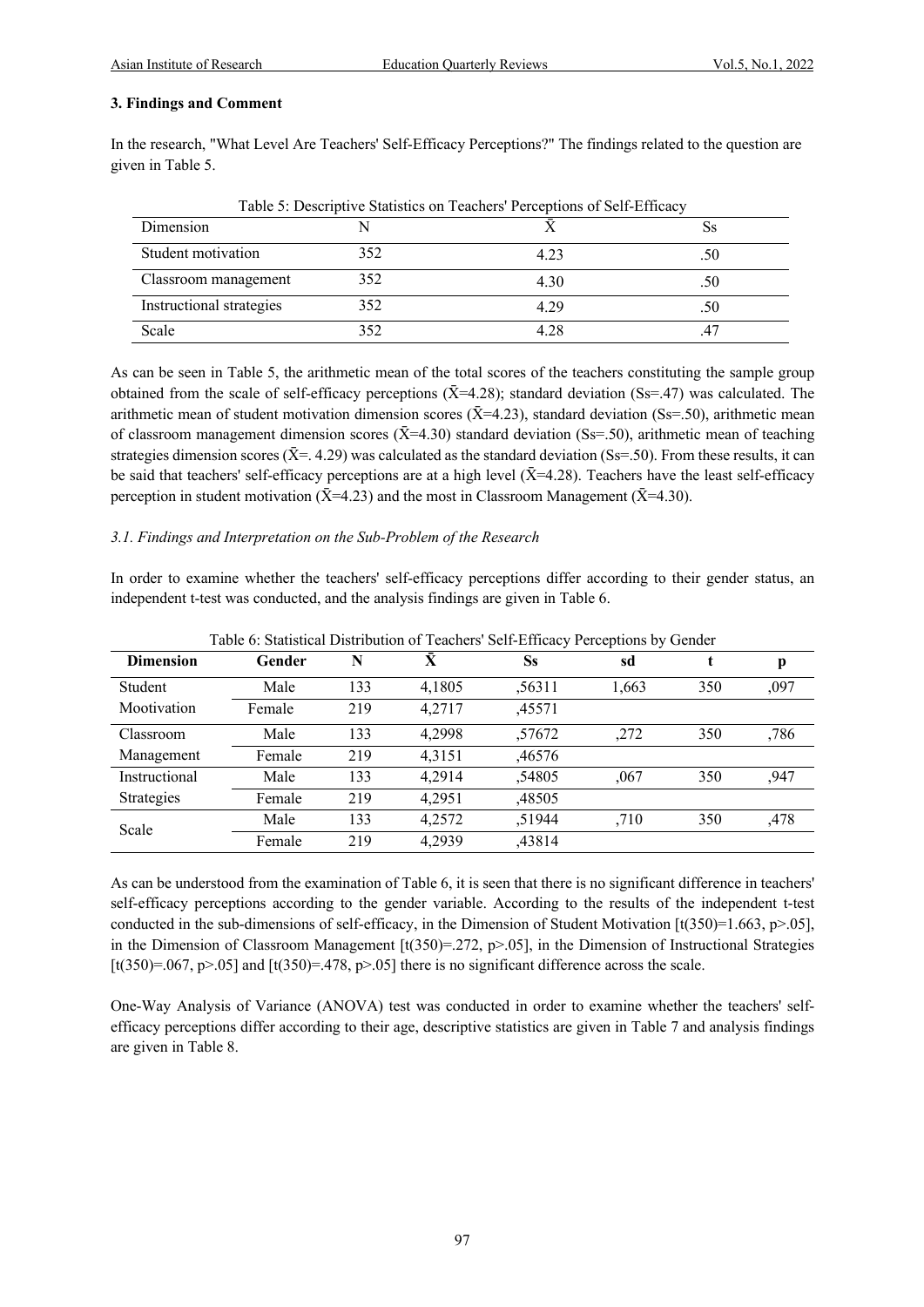| Dimension                | Age         | N   | $\bar{X}$ | $S_{S}$ |
|--------------------------|-------------|-----|-----------|---------|
|                          | 20-29       | 28  | 4,2813    | ,41335  |
| Student motivation       | 30-39       | 161 | 4,2166    | ,45495  |
|                          | 40-49       | 119 | 4,2195    | ,55377  |
|                          | 50 and over | 44  | 4,3324    | ,55703  |
|                          | 20-29       | 28  | 4,3080    | ,43632  |
|                          | 30-39       | 161 | 4,2570    | ,49415  |
| Classroom management     | 40-49       | 119 | 4,3309    | ,56668  |
|                          | 50 and over | 44  | 4,4432    | ,42663  |
|                          | 20-29       | 28  | 4,2946    | ,49326  |
|                          | 30-39       | 161 | 4,2679    | ,44958  |
| Instructional strategies | 40-49       | 119 | 4,2742    | ,57127  |
|                          | 50 and over | 44  | 4,4403    | ,53747  |
|                          | 20-29       | 28  | 4,2946    | ,41169  |
|                          | $30 - 39$   | 161 | 4,2472    | ,42660  |
| Scale                    | 40-49       | 119 | 4,2749    | ,53200  |
|                          | 50 and over | 44  | 4,4053    | ,47280  |

#### Table 7: Statistical Distribution of Teachers' Self-Efficacy Perceptions by Age

Table 8: Statistical Analysis of Teachers' Self-Efficacy Perceptions by Age

| Dimension     | Source of     | Sum of  | Sd  | Mean of | F     | P    |
|---------------|---------------|---------|-----|---------|-------|------|
|               | variation     | squares |     | squares |       |      |
|               | Between       | ,558    | 3   | ,186    | ,742  | ,527 |
| Student       | groups        |         |     |         |       |      |
| motivation    | Within groups | 87,259  | 348 | ,251    |       |      |
|               | Total         | 87,817  | 351 |         |       |      |
|               | Between       | 1,285   | 3   | ,428    | 1,657 | ,176 |
| Classroom     | groups        |         |     |         |       |      |
| Management    | Within groups | 89,930  | 348 | ,258    |       |      |
|               | Total         | 91,215  | 351 |         |       |      |
|               | Between       | 1,099   | 3   | ,366    | 1,419 | ,237 |
| Instructional | groups        |         |     |         |       |      |
| strategies    | Within groups | 89,839  | 348 | ,258    |       |      |
|               | Total         | 90,938  | 351 |         |       |      |
|               | Between       | ,874    | 3   | ,291    | 1,321 | ,267 |
| Scale         | groups        |         |     |         |       |      |
|               | Within groups | 76,704  | 348 | ,220    |       |      |
|               | Total         | 77,578  | 351 |         |       |      |

When Table 8 is examined, teachers' self-efficacy perceptions according to their age are in the Student Motivation Dimension [F (3-348)=,742, p>.05], in the Classroom Management dimension [F(3-348)=1.659, p>.05], It is seen that there is no significant difference in the Dimension of Instructional Strategies [F (3-348) =1.419, p>.05] and in the Scale-General [F  $(3-348) = 1,321, p > .05$ ].

In order to examine whether the teachers' self-efficacy perceptions differ according to their educational status, an independent t-test was conducted, and the analysis findings are given in Table 9.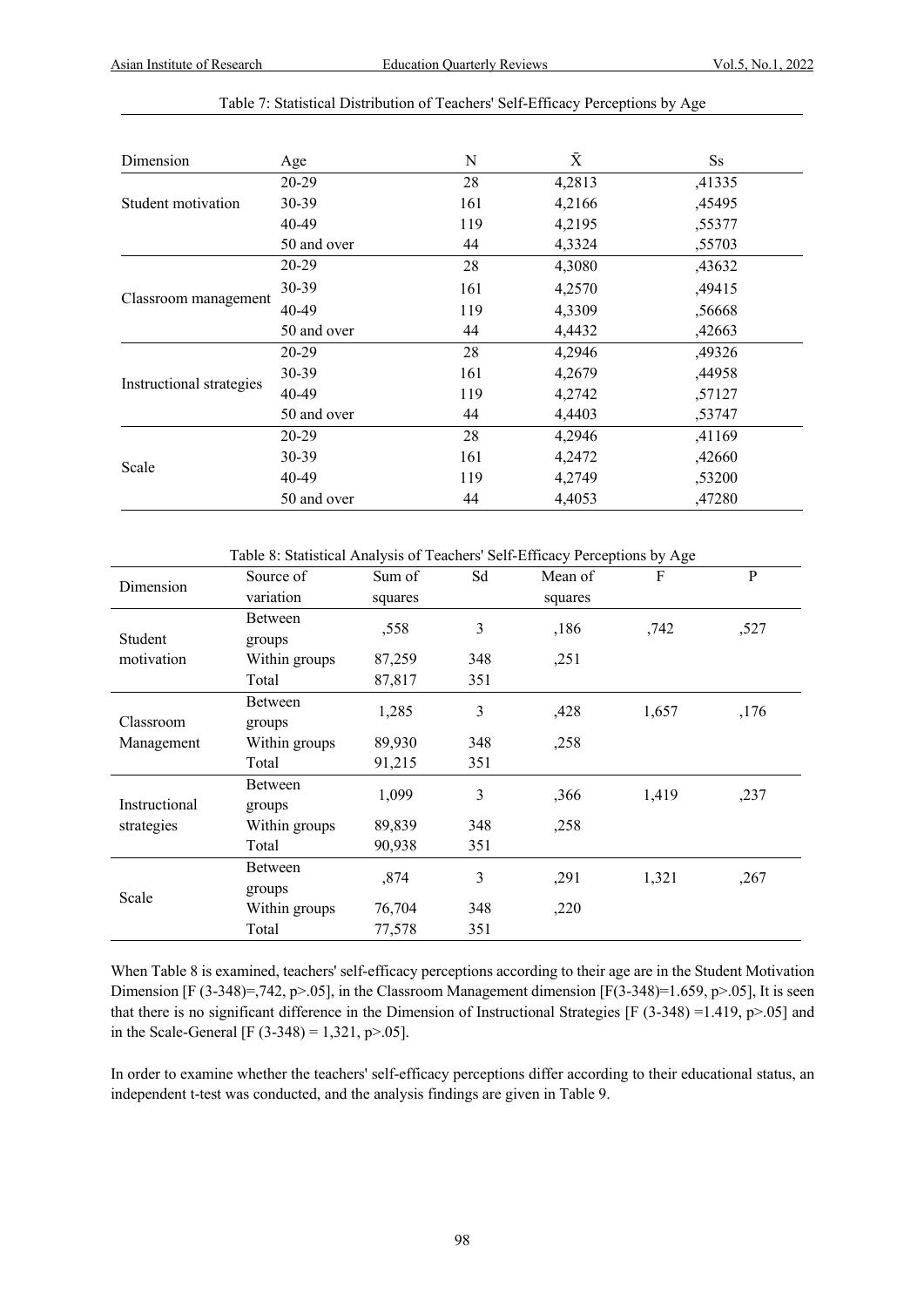|               | Table 9. Statistical Distribution of Feachers' Sen-Efficacy Ferceptions by Educational Status |     |        |        |     |      |      |
|---------------|-----------------------------------------------------------------------------------------------|-----|--------|--------|-----|------|------|
| dimension     | Education                                                                                     | N   | Ā      | SS     | sd  | t    | p    |
|               | <b>Status</b>                                                                                 |     |        |        |     |      |      |
| Student       | Bachelor's                                                                                    | 306 | 4,2373 | ,50631 | 350 | ,012 | ,991 |
| motivation    | degree                                                                                        |     |        |        |     |      |      |
|               | Master degree                                                                                 | 46  | 4,2364 | ,46265 |     |      |      |
| Classroom     | Bachelor's                                                                                    | 306 | 4,3068 | ,51702 | 350 | ,239 | ,811 |
| Management    | degree                                                                                        |     |        |        |     |      |      |
|               | Master degree                                                                                 | 46  | 4,3261 | ,46359 |     |      |      |
| Instructional | Bachelor's                                                                                    | 306 | 4,2864 | ,52064 | 350 | ,696 | ,487 |
| strategies    | degree                                                                                        |     |        |        |     |      |      |
|               | Master degree                                                                                 | 46  | 4,3424 | ,42527 |     |      |      |
|               | Bachelor's                                                                                    | 306 |        |        |     |      |      |
| Scale         | degree                                                                                        |     | 4,2768 | ,47730 | 350 | ,333 | ,739 |
|               | Master degree                                                                                 | 46  | 4,3016 | ,42348 |     |      |      |

Table 9: Statistical Distribution of Teachers' Self-Efficacy Perceptions by Educational Status

When Table 9 is examined, teachers' perceptions of self-efficacy according to their educational status are in Student Motivation Dimension  $[t(350)=0.012, p>0.05]$ , Classroom Management Dimension  $[t(350)=0.239, p>0.05]$ , Instructional Strategies Dimension [  $t(350)=.669$ , p>.05] and overall scale [ $t(350)=.333$ , p>.05] there is no significant difference.

One-Way Analysis of Variance (ANOVA) test was conducted in order to examine whether the teachers' selfefficacy perceptions differ according to their branch status, descriptive statistics are given in Table 10 and analysis findings are given in Table 11.

| Dimension  | <b>Branch</b>                                       | N   | $\bar{X}$ | <b>Ss</b> |
|------------|-----------------------------------------------------|-----|-----------|-----------|
|            | Pre-school Teacher (1)                              | 68  | 4,3805    | ,48553    |
| Student    | Classroom teacher (2)                               | 110 | 4,3705    | ,42090    |
| Motivation | History, Guidance,                                  |     |           |           |
|            | Geography, Social Studies                           | 29  | 4,2112    | ,51115    |
|            | Teacher $(3)$                                       |     |           |           |
|            | Mathematics Teacher (4)                             | 24  | 3,9010    | ,62007    |
|            | English Teacher (5)                                 | 25  | 4,0200    | ,53116    |
|            | Vocational High School,                             |     |           |           |
|            | Computer System Teacher                             | 33  | 4,1402    | ,44935    |
|            | (6)                                                 |     |           |           |
|            | Turkish Teacher(7)                                  | 24  | 4,1354    | ,23578    |
|            | Physics, Chemistry, Biology,                        | 23  | 4,0761    | ,57621    |
|            | Science Teacher (8)                                 |     |           |           |
|            | Visual art, Music, Physical                         | 16  | 4,1875    | ,64711    |
|            | Education Teacher (9)                               |     |           |           |
|            | Pre-school Teacher (1)                              | 68  | 4,2923    | ,50215    |
|            | Classroom teacher (2)                               | 110 | 4,3977    | ,52248    |
|            | History, Guidance,                                  |     |           |           |
|            | Geography, Social Studies                           | 29  | 4,2888    | ,45452    |
|            | Teacher (3)                                         |     |           |           |
| Classroom  | Mathematics Teacher (4)                             | 24  | 4,1771    | ,62437    |
| Management | English Teacher (5)                                 | 25  | 4,2050    | ,52152    |
|            | Vocational High School,                             |     |           |           |
|            | Computer System Teacher                             | 33  | 4,3333    | ,43037    |
|            | (6)                                                 |     |           |           |
|            | Turkish Teacher(7)                                  | 24  | 4,3438    | ,31331    |
|            | Physics, Chemistry, Biology,<br>Science Teacher (8) | 23  | 4,1141    | ,61111    |

Table 10: Statistical Distribution of Teachers' Self-Efficacy Perceptions by Branch Status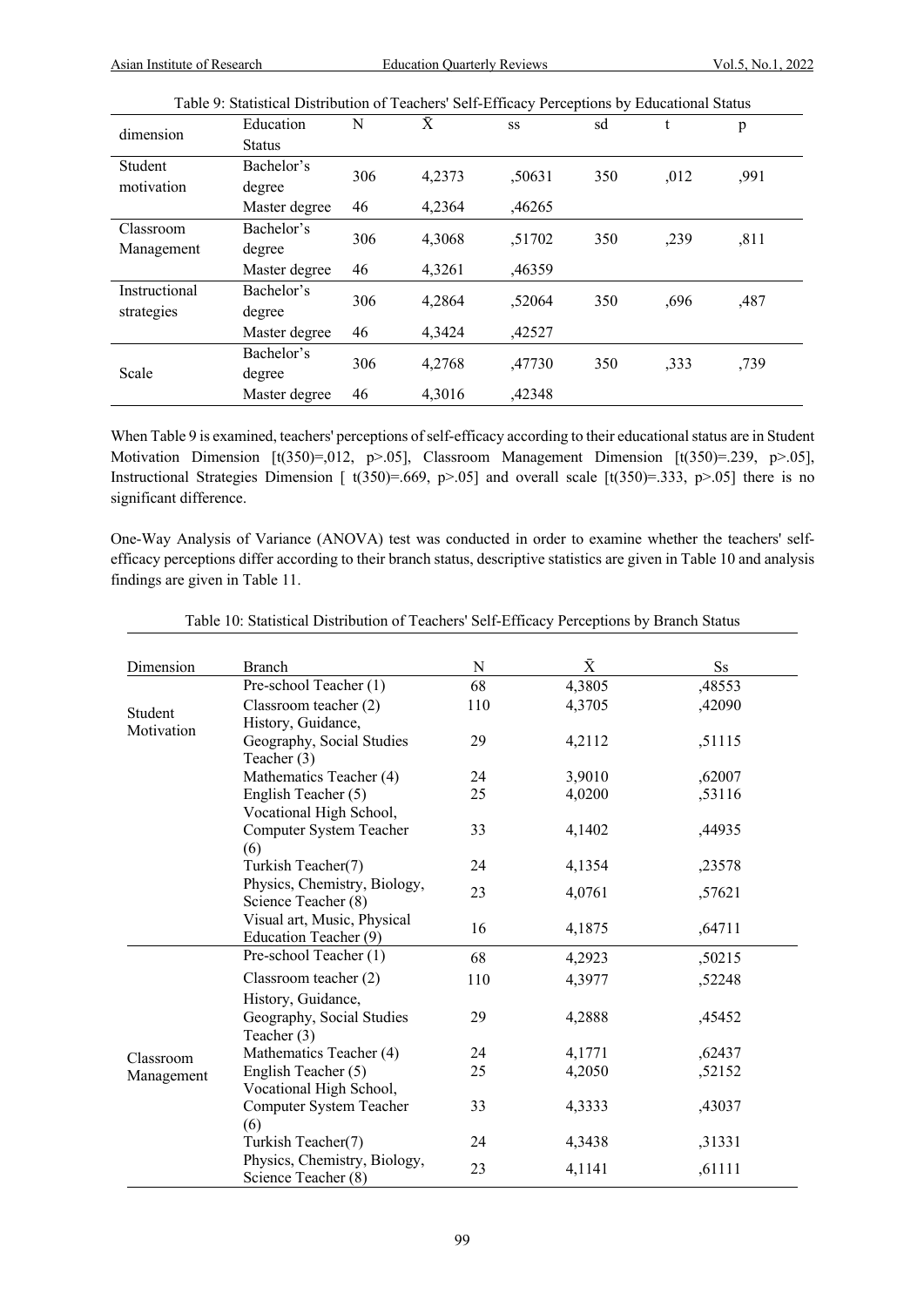|               | Visual art, Music, Physical<br>Education Teacher (9)           | 16  | 4,3516 | ,53855 |
|---------------|----------------------------------------------------------------|-----|--------|--------|
|               | Pre-school Teacher (1)                                         | 68  | 4,3713 | ,55398 |
|               | Classroom teacher (2)                                          | 110 | 4,3807 | ,45446 |
|               | History, Guidance,<br>Geography, Social Studies<br>Teacher (3) | 29  | 4,2629 | ,46212 |
|               | Mathematics Teacher (4)                                        | 24  | 4,0833 | ,69711 |
| Instructional | English Teacher (5)                                            | 25  | 4,2200 | ,44820 |
| Strategies    | Vocational High School,<br>Computer System Teacher<br>(6)      | 33  | 4,2311 | ,44647 |
|               | Turkish Teacher(7)                                             | 24  | 4,1927 | ,35734 |
|               | Physics, Chemistry, Biology,<br>Science Teacher (8)            | 23  | 4,1522 | ,57524 |
|               | Visual art, Music, Physical<br>Education Teacher (9)           | 16  | 4,3359 | ,63034 |
|               | Pre-school Teacher (1)                                         | 68  | 4,3480 | ,48258 |
|               | Classroom teacher (2)                                          | 110 | 4,3830 | ,42310 |
|               | History, Guidance,<br>Geography, Social Studies<br>Teacher (3) | 29  | 4,2543 | ,44255 |
|               | Mathematics Teacher (4)                                        | 24  | 4,0538 | ,61538 |
|               | English Teacher (5)                                            | 25  | 4,1483 | ,48264 |
| Scale         | Vocational High School,<br>Computer System Teacher<br>(6)      | 33  | 4,2348 | ,41337 |
|               | Turkish Teacher(7)                                             | 24  | 4,2240 | ,24008 |
|               | Physics, Chemistry, Biology,<br>Science Teacher (8)            | 23  | 4,1141 | ,57368 |
|               | Visual art, Music, Physical<br>Education Teacher (9)           | 16  | 4,2917 | ,56005 |

# Table 11: Statistical Analysis of Teachers' Self-Efficacy Perceptions According to Their Branches

| Dimension             | Source of      | Sum of  | Sd  | Mean of | F     | P    | Significant           |
|-----------------------|----------------|---------|-----|---------|-------|------|-----------------------|
|                       | variance       | squares |     | squares |       |      | difference            |
|                       | Between        |         | 8   | 1,057   |       |      | $1/4 - 5 - 6 - 7 - 8$ |
|                       | groups         | 8,457   |     |         | 4,569 | ,000 |                       |
| Student<br>Motivation | Withing groups | 79,361  | 343 | ,231    |       |      | $2/4 - 5 - 6 - 7 - 8$ |
|                       | Total          | 87,817  | 351 |         |       |      | 3/4                   |
|                       | Between        | 2,536   | 8   | ,317    | 1,226 | ,283 |                       |
| Classroom             | groups         |         |     |         |       |      |                       |
| Management            | Withing groups | 88,679  | 343 | ,259    |       |      |                       |
|                       | Total          | 91,215  | 351 |         |       |      |                       |
|                       | Between        | 3,331   | 8   | ,416    | 1,630 | ,115 |                       |
| Instructional         | groups         |         |     |         |       |      |                       |
| Strategies            | Withing groups | 87,607  | 343 | ,255    |       |      |                       |
|                       | Total          | 90,938  | 351 |         |       |      |                       |
|                       | Between        |         |     |         |       |      | $1/4-8$               |
| Scale                 | groups         | 3,939   | 8   | ,492    | 2,293 | ,021 |                       |
|                       | Withing groups | 73,639  | 343 | ,215    |       |      | $2/4 - 5 - 8$         |
|                       | Total          | 77,578  | 351 |         |       |      |                       |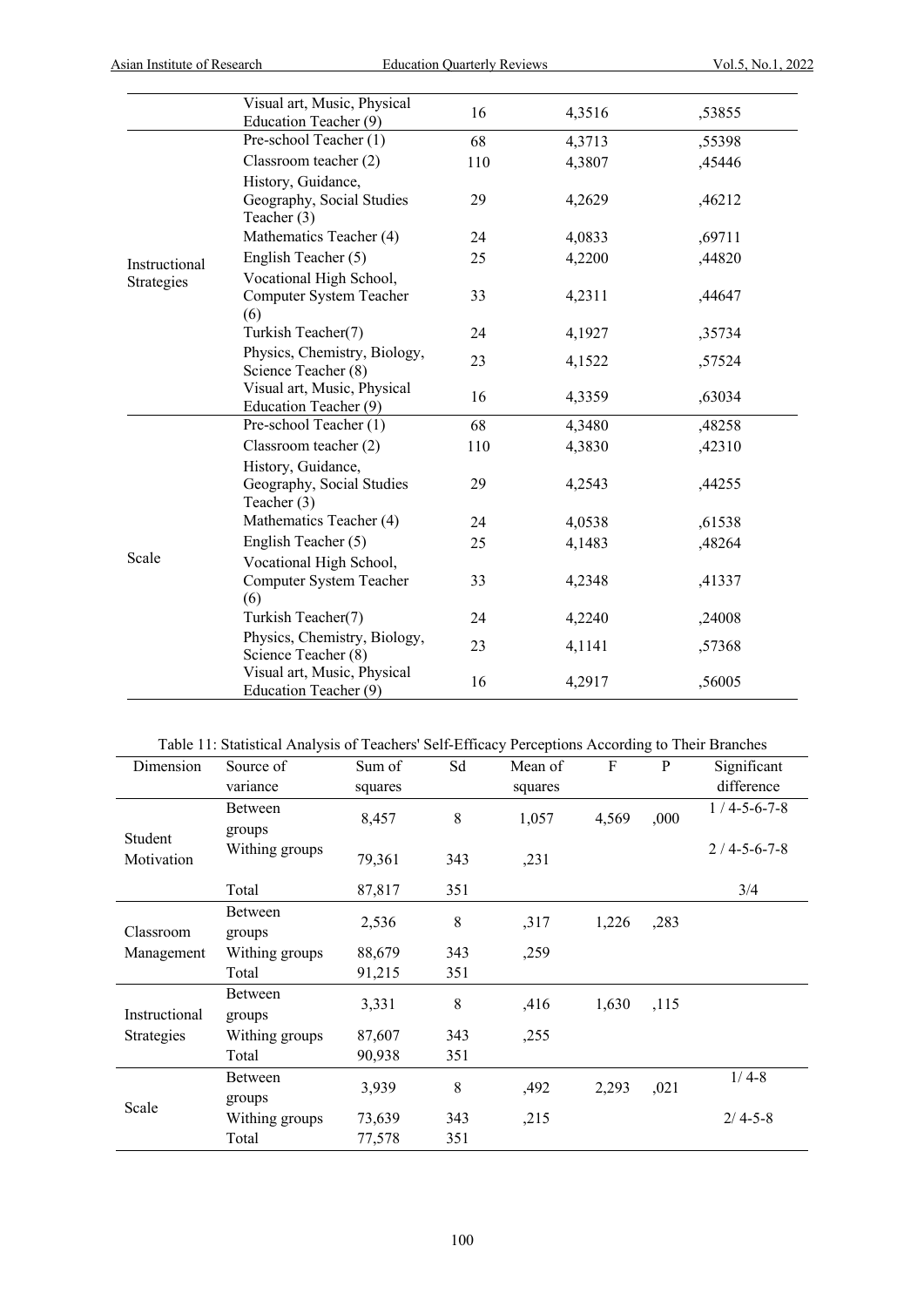When Table 11 is examined, there is no significant difference between teachers' self-efficacy perceptions in Classroom Management Dimension [F (8-343)=1,226, p>.05] and Teaching Strategies Dimension [F (8-  $343$ )=1,630, p>.05] according to their branch status. ; There was a significant difference in Student Motivation Dimension [F (8-343)=4.569, p<.05] and Overall Scale [F (3-348)=2.293, p<.05]. The homogeneity of the variances was checked to determine which groups had the differences and it was seen that they were homogeneous. As a result of the LSD test performed; In the dimension of student motivation, preschool teachers ( $\bar{X}$ =4.38) are more than Mathematics teachers ( $\bar{X}$ =3.90), English teachers ( $\bar{X}$ =4.02), Vocational High School teachers ( $\bar{X}$ =4.14), Turkish teachers ( $\bar{X}$ =4). ,13), from the Science Group teachers ( $\bar{X}$ =4.07); Classroom teachers ( $\bar{X}$ =4.37) Mathematics teachers ( $\bar{X}$ =3.90), English teachers ( $\bar{X}$ =4.02), Vocational High School teachers ( $\bar{X}$ =4.14), Turkish teachers ( $\bar{X}$ =4.13), From the Science Group teachers ( $\bar{X}$ =4.07); History, History, Guidance, Geography, Social Studies teachers ( $\bar{X}$ =4.21) have higher self-efficacy than Mathematics teachers ( $\bar{X}$ =3.90). Preschool teachers across the scale ( $\bar{X}$ =4.34); Mathematics ( $\bar{X}$ =4.05) and Science Group teachers ( $\bar{X}$ =4.11), Classroom teachers  $({\bar X}=4.38)$ ; Mathematics ( ${\bar X}=4.05$ ), English ( ${\bar X}=4.14$ ) and Science Group teachers ( ${\bar X}=4.11$ ) have higher selfefficacy.

One-Way Analysis of Variance (ANOVA) test was conducted in order to examine whether the teachers' selfefficacy perceptions differ according to the educational institution they work in. Descriptive statistics are given in Table 12 and analysis findings are given in Table 13.

| Dimension                | Educational institution                                                                                                                                            | N                                                                                                                                                                                                  | $\bar{X}$ | $S_{S}$ |
|--------------------------|--------------------------------------------------------------------------------------------------------------------------------------------------------------------|----------------------------------------------------------------------------------------------------------------------------------------------------------------------------------------------------|-----------|---------|
|                          | Primary school(1)                                                                                                                                                  | 141                                                                                                                                                                                                | 4,3493    | ,44584  |
| Student motivation       | Secondary school (2)                                                                                                                                               | 103                                                                                                                                                                                                | 4,1189    | ,50408  |
|                          | High school $(3)$                                                                                                                                                  | 78                                                                                                                                                                                                 | 4,0978    | ,56359  |
|                          | Pre school $(4)$                                                                                                                                                   | 4,4792<br>30<br>4,3475<br>141<br>4,2561<br>103<br>4,2612<br>78<br>4,4375<br>30<br>4,3617<br>141<br>4,2112<br>103<br>4,2003<br>78<br>4,5000<br>30<br>141<br>4,3528<br>103<br>4,1954<br>78<br>4,1864 |           | ,32840  |
|                          | Primary school (1)                                                                                                                                                 |                                                                                                                                                                                                    |           | ,51735  |
|                          | Secondary school (2)                                                                                                                                               |                                                                                                                                                                                                    |           | ,52492  |
| Classroom management     | High school $(3)$                                                                                                                                                  |                                                                                                                                                                                                    |           | ,50572  |
|                          | Pre school $(4)$                                                                                                                                                   |                                                                                                                                                                                                    |           | ,40571  |
|                          | Primary school (1)                                                                                                                                                 |                                                                                                                                                                                                    |           | ,47802  |
|                          | Secondary school (2)<br>High school $(3)$<br>Pre school $(4)$<br>Primary school (1)<br>Secondary school (2)<br>High school $(3)$<br>Pre school (4)<br>4,4722<br>30 | ,52307                                                                                                                                                                                             |           |         |
| Instructional strategies |                                                                                                                                                                    |                                                                                                                                                                                                    |           | ,53994  |
|                          |                                                                                                                                                                    |                                                                                                                                                                                                    |           | ,42675  |
|                          |                                                                                                                                                                    |                                                                                                                                                                                                    |           | ,44016  |
|                          |                                                                                                                                                                    |                                                                                                                                                                                                    | ,49228    |         |
| Scale                    |                                                                                                                                                                    |                                                                                                                                                                                                    |           | .49714  |
|                          |                                                                                                                                                                    |                                                                                                                                                                                                    | ,34382    |         |

Table 12: Statistical Distribution of Teachers' Self-Efficacy Perceptions by Educational Institutions

|               | Source of      | Sum of  | Sd  | Mean of | F     | p    | Significant |
|---------------|----------------|---------|-----|---------|-------|------|-------------|
| Dimension     | variance       | squares |     | squares |       |      | difference  |
| Student       | Between groups | 6,485   | 3   | 2,162   | 9,250 | ,000 | 1/2         |
|               | Within groups  | 81,332  | 348 | ,234    |       |      | $1/3$ $2/4$ |
| motivation    | Toplam         | 87,817  | 351 |         |       |      | 3/4         |
|               | Between groups | 1,171   | 3   | ,390    | 1,509 | ,212 |             |
| Classroom     | Withing groups | 90,044  | 348 | ,259    |       |      |             |
| management    | Total          | 91,215  | 351 |         |       |      |             |
|               | Between groups | 3,311   | 3   | 1,104   | 4,383 | ,005 | 1/2         |
| Instructional | Within groups  | 87,627  | 348 | ,252    |       |      | $1/3$ $2/4$ |
| strategies    | Total          | 90,938  | 351 |         |       |      | 3/4         |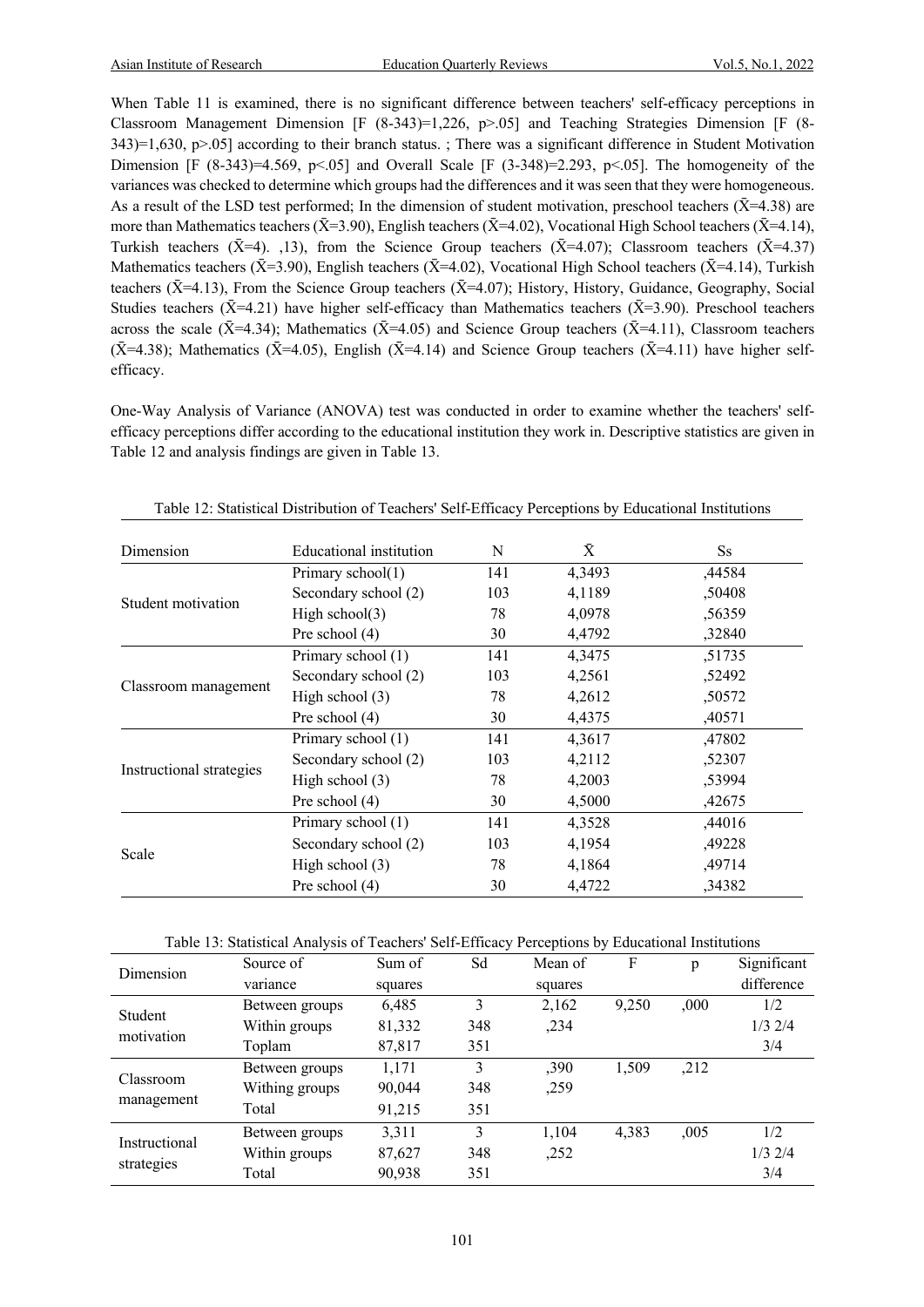| Asian Institute of Research |                |        | <b>Education Quarterly Reviews</b> |       |       |      | Vol.5, No.1, 2022 |  |  |
|-----------------------------|----------------|--------|------------------------------------|-------|-------|------|-------------------|--|--|
|                             | Between groups | 3,277  |                                    | 1.092 | 5.116 | .002 | 1/2               |  |  |
| Scale                       | Within groups  | 74.301 | 348                                | .214  |       |      | $1/3$ 2/4         |  |  |
|                             | Total          | 77,578 | 351                                |       |       |      | 3/4               |  |  |

When Table 13 is examined, there is no significant difference in the Classroom Management Dimension [F (3- $348$ ) =1.509, p>.05] according to the teachers' self-efficacy perceptions according to the educational institutions they work in; Student Motivation Dimension [F (3-348) =9,250, p<.05], Instructional Strategies Dimension [F (3- 348) =4.383, p<.05] and Overall Scale [F (3-348) =5,116, p<.05] revealed a significant difference. The homogeneity of the variances was checked to determine which groups had the differences and it was seen that the variances were homogeneous. As a result of the LSD test performed; In the dimension of student motivation, teachers working in primary schools ( $\bar{X}$ =4.34) compared to teachers working in secondary schools ( $\bar{X}$ =4.11) and teachers working in high schools ( $\bar{X}$ =4.09); Teachers working in pre-school education institutions ( $\bar{X}$ =4.47) have higher self-efficacy than teachers working in secondary schools  $(\bar{X}=4.11)$  and teachers working in high schools  $(X=4.09)$ .

In the Dimension of Instructional Strategies, teachers working in primary schools  $(X=4.36)$  are among the teachers working in secondary schools ( $\bar{X}$ =4.21) and teachers working in high schools ( $\bar{X}$ =4.20); Teachers working in preschool education institutions ( $\bar{X}$ =4.50) have higher self-efficacy than teachers working in secondary schools  $(\bar{X}$ =4.21) and teachers working in high schools ( $\bar{X}$ =4.20).

Across the scale, teachers working in primary schools  $(X=4.35)$  compared to teachers working in secondary schools ( $\bar{X}$ =4.19) and teachers working in high schools ( $\bar{X}$ =4.18); Teachers working in pre-school education institutions ( $\bar{X}$ =4.47) have higher self-efficacy than teachers working in secondary schools ( $\bar{X}$ =4.19) and teachers working in high schools  $({\bar X} = 4.18)$ .

One-Way Analysis of Variance (ANOVA) test was conducted to examine whether the teachers' self-efficacy perceptions differ according to the type of higher education institution they graduated from. Descriptive statistics are given in Table 14 and analysis findings are given in Table 15.

|                                 | Graduated Higher             |     |           |         |  |
|---------------------------------|------------------------------|-----|-----------|---------|--|
| Dimension                       | <b>Education Institution</b> | N   | $\bar{X}$ | $S_{S}$ |  |
|                                 | Faculty of Education         | 291 | 4,2247    | ,51061  |  |
|                                 | faculty of science and       | 23  | 4,4130    |         |  |
| <b>Student Motivation</b>       | literature                   |     |           | ,46837  |  |
|                                 | School of                    | 20  |           |         |  |
|                                 | Education/Institute          |     | 4,3063    | ,43201  |  |
|                                 | Faculty of Vocational        | 18  | 4,1389    |         |  |
|                                 | Education                    |     |           | ,40649  |  |
|                                 | Faculty of Education         | 291 | 4,2955    | ,52622  |  |
|                                 | faculty of science and       | 23  | 4,4783    | ,40880  |  |
|                                 | literature                   |     |           |         |  |
| Classroom Management            | School of                    | 20  | 4,3688    | ,43956  |  |
|                                 | Education/Institute          |     |           |         |  |
|                                 | Faculty of Vocational        | 18  | 4,2500    | ,39991  |  |
|                                 | Education                    |     |           |         |  |
|                                 | Faculty of Education         | 291 | 4,2732    | ,51245  |  |
|                                 | faculty of science and       | 23  | 4,5000    | ,47374  |  |
| <b>Instructional Strategies</b> | literature                   |     |           |         |  |
|                                 | School of                    | 20  | 4,4625    | ,38066  |  |
|                                 | Education/Institute          |     |           |         |  |

Table 14: The Distribution of Teachers' Self-Efficacy Perceptions by the Status of the Higher Education Institution they graduated from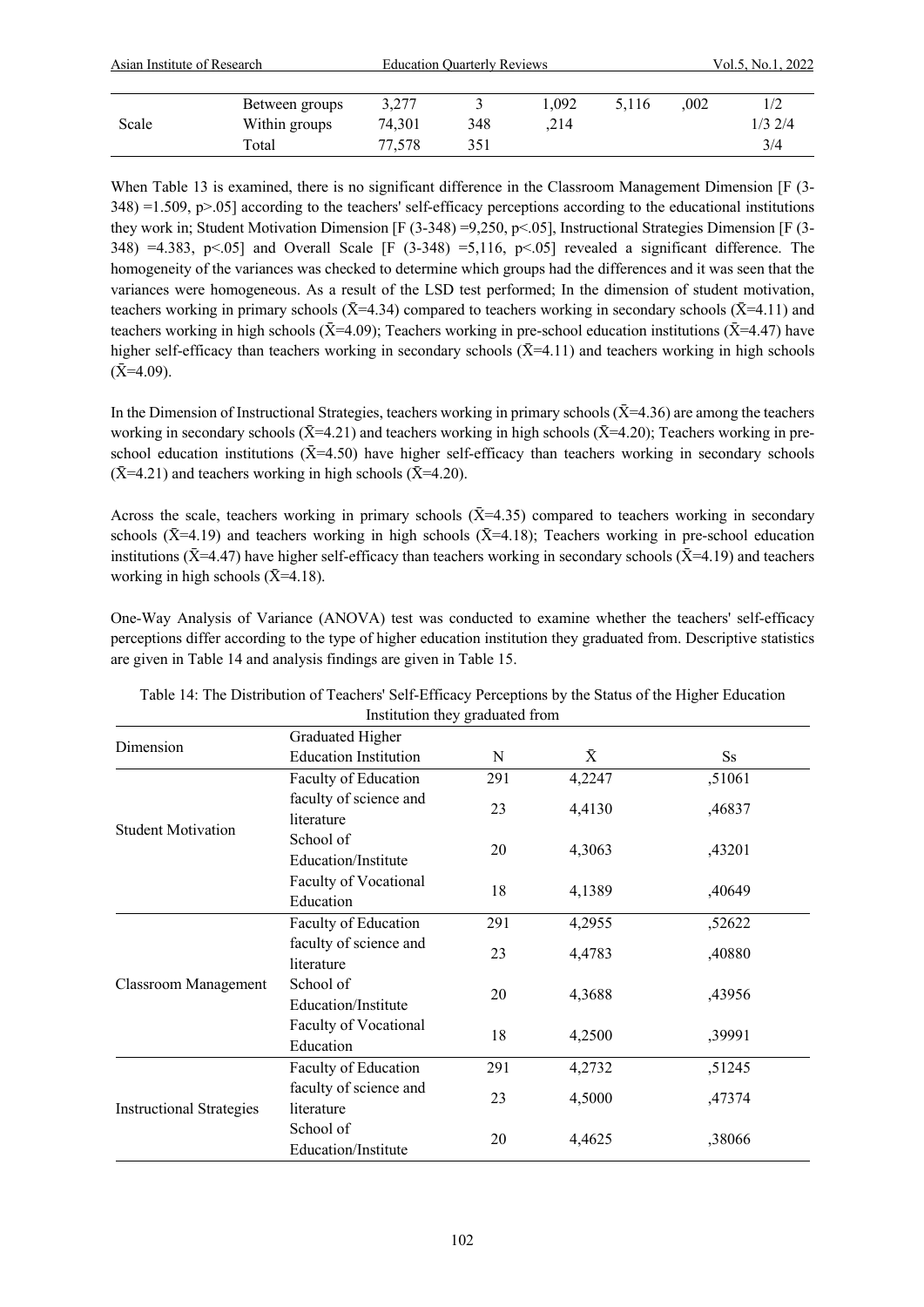|       | Faculty of Vocational<br>Education   | 18  | 4,1736 | ,55097 |
|-------|--------------------------------------|-----|--------|--------|
|       | Faculty of Education                 | 291 | 4,2645 | ,48223 |
|       | faculty of science and<br>literature | 23  | 4,4638 | ,39535 |
| Scale | School of<br>Education/Institute     | 20  | 4.3792 | ,38353 |
|       | Faculty of Vocational<br>Education   | 18  | 4,1875 | ,39921 |

| Table 15: Statistical Analysis of Teachers' Self-Efficacy Perceptions According to the Status of the Higher |
|-------------------------------------------------------------------------------------------------------------|
| Education Institution they graduated from                                                                   |

| Dimension     | Source of variance | Sum of  | -0<br>Sd                                                                                            | Mean of | F     | p    |
|---------------|--------------------|---------|-----------------------------------------------------------------------------------------------------|---------|-------|------|
|               |                    | squares |                                                                                                     | squares |       |      |
| Student       | Between groups     | 1,026   | 3                                                                                                   | ,342    | 1,372 | ,251 |
| Motivation    | Within groups      | 86,791  | 348                                                                                                 | ,249    |       |      |
|               | Total              | 87,817  | 351                                                                                                 |         |       |      |
| Classroom     | Between groups     | ,846    | 3                                                                                                   | ,282    | 1,086 | ,355 |
| Motivation    | Within groups      | 90,369  | 348                                                                                                 | ,260    |       |      |
|               | Total              | 91,215  | 351<br>3<br>1,931<br>89,007<br>348<br>90,938<br>351<br>3<br>1,198<br>76,380<br>348<br>77,578<br>351 |         |       |      |
| Instructional | Between groups     |         |                                                                                                     | ,644    | 2,516 | ,058 |
| Strategies    | Gruplar içi        |         |                                                                                                     | ,256    |       |      |
|               | Toplam             |         |                                                                                                     |         |       |      |
|               | Between groups     |         |                                                                                                     | ,399    | 1,819 | ,143 |
| Scale         | Within groups      |         |                                                                                                     | ,219    |       |      |
|               | Total              |         |                                                                                                     |         |       |      |

When Table 15 is examined, teachers' self-efficacy perceptions are in Student Motivation Dimension [F (3-348) =1.372, p>.05], Classroom Management Dimension  $[F(3-348)]=1.086$ , p>.05] according to the status of the higher education institution they graduated from. ; It was found that there was no significant difference in the Dimension of Instructional Strategies [F(3-348)=2,516, p>.05] and [F(3-348)=1.819, p>.05] in the Scale-General.

One-Way Analysis of Variance (ANOVA) test was conducted in order to examine whether the teachers' selfefficacy perceptions differ according to their job satisfaction, descriptive statistics are given in Table 16 and analysis findings are given in Table 17.

| Table 16: The Distribution of Teachers' Self-Efficacy Perceptions by Job Satisfaction Status |  |  |
|----------------------------------------------------------------------------------------------|--|--|
|                                                                                              |  |  |

| Dimension                       | Place of Duty Satisfaction | N   | $\bar{X}$ | SS     |
|---------------------------------|----------------------------|-----|-----------|--------|
|                                 | No(1)                      | 5   | 4,4250    | ,47269 |
| <b>Student Motivation</b>       | Partly $(2)$               | 73  | 4,1182    | ,54282 |
|                                 | Yes(3)                     | 274 | 4,2655    | ,48523 |
|                                 | No(1)                      | 5   | 4,5500    | ,43839 |
| Classroom Management            | Partly $(2)$               | 73  | 4,1729    | ,54031 |
|                                 | Yes $(3)$                  | 274 | 4,3412    | ,49725 |
|                                 | No(1)                      | 5   | 4,4250    | ,52738 |
| <b>Instructional Strategies</b> | Partly $(2)$               | 73  | 4,1318    | ,58143 |
|                                 | Evet $(3)$                 | 274 | 4.3344    | ,48051 |
| Scale                           | No(1)                      | 5   | 4.4667    | ,45682 |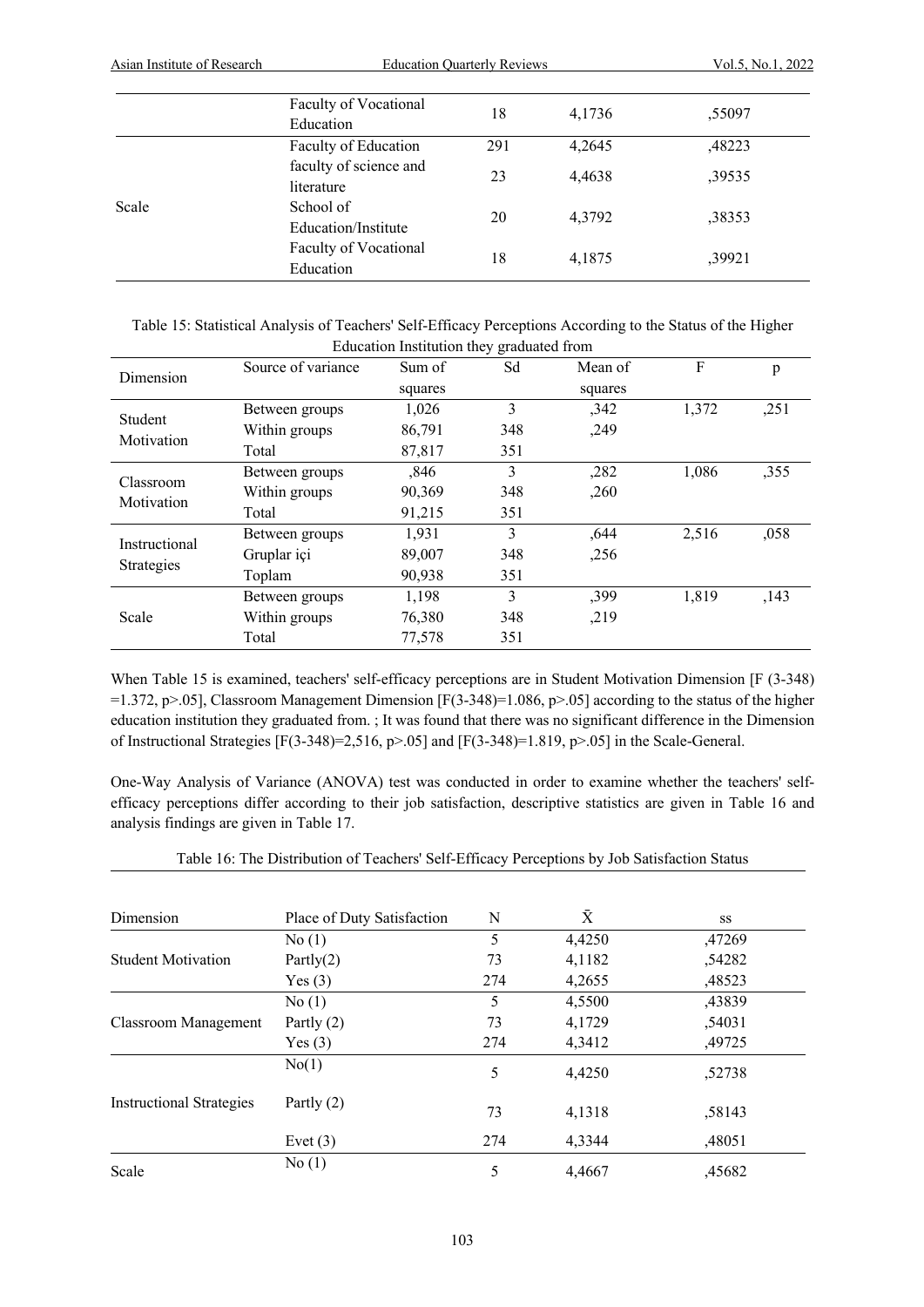| Asian Institute of Research |                                                                                                     |         | <b>Education Quarterly Reviews</b> |         |                           |                  | Vol.5, No.1, 2022 |  |  |  |
|-----------------------------|-----------------------------------------------------------------------------------------------------|---------|------------------------------------|---------|---------------------------|------------------|-------------------|--|--|--|
| Partly $(2)$<br>Yes(3)      |                                                                                                     |         | 73<br>274                          |         | 4,1410<br>4,3137          | ,52721<br>,44817 |                   |  |  |  |
|                             | Table 17: Statistical Analysis of Teachers' Self-Efficacy Perceptions According to Job Satisfaction |         |                                    |         |                           |                  |                   |  |  |  |
| Dimension                   | Source of                                                                                           | Sum of  | Sd                                 | Mean of | $\boldsymbol{\mathrm{F}}$ | p                | Significant       |  |  |  |
|                             | variance                                                                                            | squares |                                    | squares |                           |                  | difference        |  |  |  |
|                             | Between                                                                                             | 1,431   | $\overline{2}$                     | ,715    | 2,890                     | ,057             |                   |  |  |  |
| Student                     | groups                                                                                              |         |                                    |         |                           |                  |                   |  |  |  |
| Motivation                  | Within                                                                                              | 86,387  | 349                                |         |                           |                  |                   |  |  |  |
|                             | groups                                                                                              |         |                                    | ,248    |                           |                  |                   |  |  |  |
|                             | Total                                                                                               | 87,817  | 351                                |         |                           |                  |                   |  |  |  |
|                             | Between                                                                                             | 1,926   | $\overline{2}$                     | ,963    | 3,765                     | ,024             |                   |  |  |  |
| Classroom                   | groups                                                                                              |         |                                    |         |                           |                  |                   |  |  |  |
| Management                  | Within                                                                                              | 89,289  | 349                                | ,256    |                           |                  | 2/3               |  |  |  |
|                             | groups                                                                                              |         |                                    |         |                           |                  |                   |  |  |  |
|                             | Total                                                                                               | 91,215  | 351                                |         |                           |                  |                   |  |  |  |
|                             | Between                                                                                             | 2,452   | $\overline{c}$                     | 1,226   | 4,836                     | ,008             |                   |  |  |  |
| Instructional               | groups                                                                                              |         |                                    |         |                           |                  |                   |  |  |  |
| Strategies                  | Within                                                                                              | 88,486  | 349                                | ,254    |                           |                  | 2/3               |  |  |  |
|                             | groups                                                                                              |         |                                    |         |                           |                  |                   |  |  |  |
|                             | Total                                                                                               | 90,938  | 351                                |         |                           |                  |                   |  |  |  |
|                             | Between                                                                                             | 1,897   | $\overline{c}$                     | ,948    | 4,373                     | ,013             |                   |  |  |  |
|                             | groups                                                                                              |         |                                    |         |                           |                  |                   |  |  |  |
| Scale                       | Within                                                                                              | 75,681  |                                    | ,217    |                           |                  | 2/3               |  |  |  |
|                             | groups                                                                                              |         | 349                                |         |                           |                  |                   |  |  |  |
|                             | Total                                                                                               | 77,578  | 351                                |         |                           |                  |                   |  |  |  |

When Table 17 is examined, it has been revealed that there is no significant difference in Student Motivation Dimension  $[F (3-349) = 2.890, p > .05]$  according to teachers' self-efficacy perceptions and job satisfaction. Classroom Management Dimension [F (3-349) =3,765, p<.05], Instructional Strategies Dimension [F (3-349)  $=4.836$ , p<.05] and Overall Scale [F (3-349)  $=4.373$ , p<.05] revealed a significant difference. The homogeneity of the variances was checked to determine which groups had the differences and it was seen that the variances were not homogeneous. As a result of the LSD test performed; In the classroom management dimension, teachers who are satisfied with their workplace  $(\bar{X}=4.34)$  have a higher level of self-efficacy than teachers who are partially satisfied ( $\bar{X}$ =4.17). Teachers ( $\bar{X}$ =4.33) who are satisfied with the dimension of teaching strategies have a higher level of self-efficacy than teachers who are partially satisfied  $(\bar{X}=4.13)$ . Teachers who are satisfied with their place of work ( $\bar{X}$ =4.31) in the scale have higher self-efficacy than teachers who are partially satisfied ( $\bar{X}$ =4.14).

The findings regarding the curriculum literacy of the teachers who constitute the sample in the study are given below. The findings regarding the level of curriculum literacy of the teachers are given in Table 18.

| Dimension | Table 18: Descriptive Statistics on Teachers' Education Program Literacy Levels |      | SS  |
|-----------|---------------------------------------------------------------------------------|------|-----|
| Reading   | 352                                                                             | 4.27 |     |
| Writing   | 352                                                                             | 4.05 | .69 |
| Scale     | 352                                                                             | 4 17 |     |

Table 18: Descriptive Statistics on Teachers' Education Program Literacy Levels

When Table 18. is examined, it is seen that the curriculum literacy of the teachers is in Reading ( $\bar{X}$ =4.27), Writing  $(\bar{X} = 4.05)$  and overall scale  $(\bar{X} = 4.17)$ . From these results, it can be said that the curriculum literacy of the teachers is at a high level ( $\bar{X}$ =4.17). Teachers have the least program literacy in the writing dimension ( $\bar{X}$ =4.05) and the most in the Reading dimension  $(\bar{X}=4.27)$ .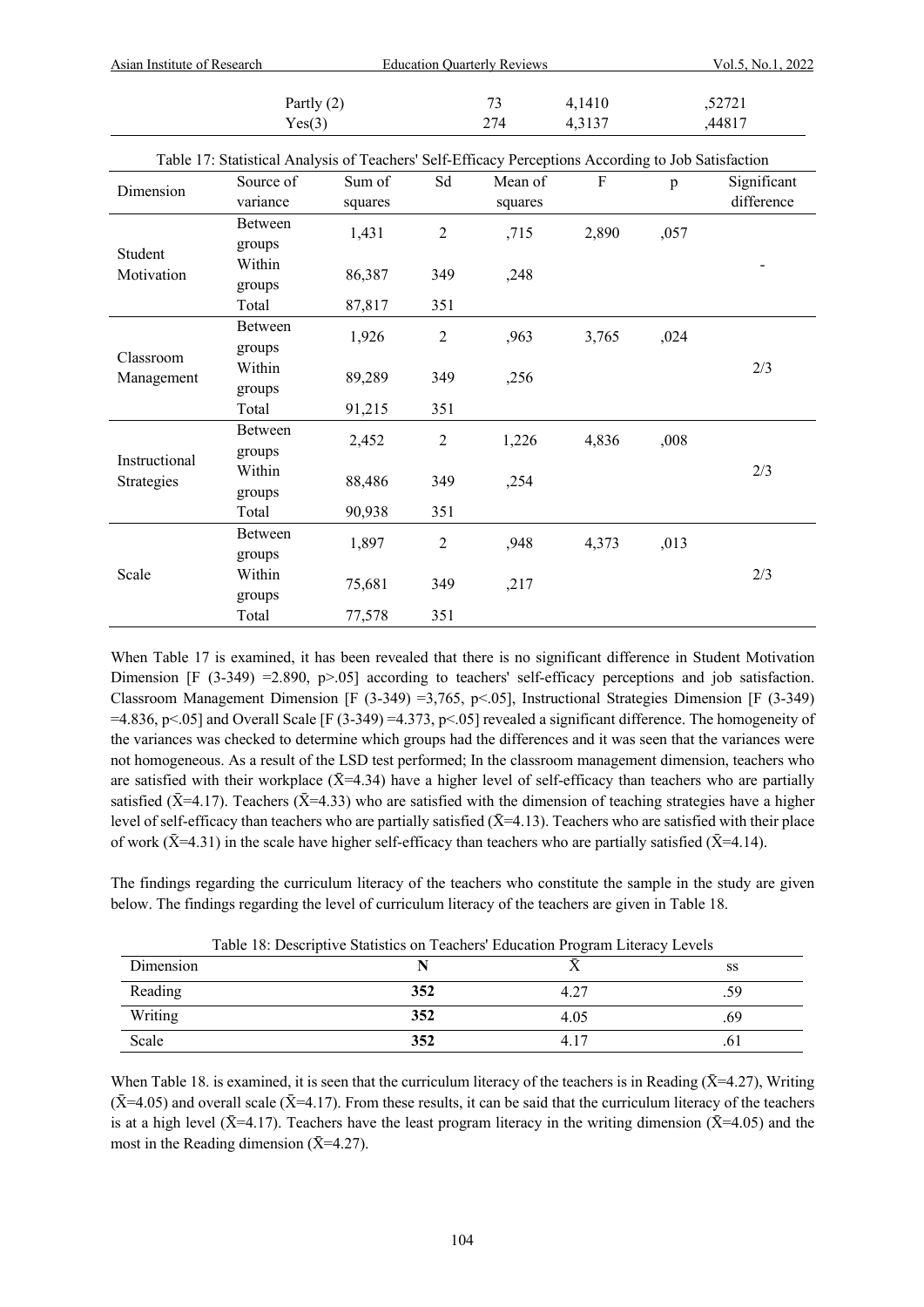An independent test was conducted to examine whether the curriculum literacy of the teachers differed according to their gender status, and the analysis findings are given in Table 19.

|           | Table 19. Statistical Aliatysis of Feachers Trogram Enclacy by Octider |     |        |        |       |     |      |
|-----------|------------------------------------------------------------------------|-----|--------|--------|-------|-----|------|
| Dimension | Gender                                                                 | N   | X      | SS     | sd    |     |      |
| Reading   | Male                                                                   | 133 | 4.2291 | ,69551 | 1.134 | 350 | ,258 |
|           | Female                                                                 | 219 | 4,3038 | ,53284 |       |     |      |
| Writing   | Male                                                                   | 133 | 4.0559 | .75947 | .050  | 350 | ,960 |
|           | Female                                                                 | 219 | 4.0597 | ,65779 |       |     |      |
| Scale     | Male                                                                   | 133 | 4.1454 | ,69659 | .599  | 350 | ,550 |
|           | Female                                                                 | 219 | 4,1860 | ,56042 |       |     |      |

Table 19: Statistical Analysis of Teachers' Program Literacy by Gender

When Table 19 is examined, the curriculum literacy of the teachers according to the gender variable is in the Reading Dimension  $[t(350)= 1.134, p>0.05]$ , in the Writing Dimension  $[t(350)= .050, p>0.05]$  and in the Overall Scale  $[t(350)= .599, p> .05]$ , there is no significant difference.

One-Way Analysis of Variance (ANOVA) test was conducted in order to examine whether the curriculum literacy of the teachers differed according to their age, descriptive statistics are given in Table 20 and analysis findings are given in Table 21.

| Dimension | Age         | N   | $\bar{X}$ | $S_{S}$ |
|-----------|-------------|-----|-----------|---------|
| Reading   | $20-29$     | 28  | 4,1286    | ,62904  |
|           | $30 - 39$   | 161 | 4,3031    | ,55075  |
|           | 40-49       | 119 | 4,1989    | ,66247  |
|           | 50 and over | 44  | 4,4758    | ,52858  |
| Writing   | $20-29$     | 28  | 3,9949    | ,70441  |
|           | $30 - 39$   | 161 | 4,1025    | ,66862  |
|           | $40 - 49$   | 119 | 3,9640    | ,74364  |
|           | 50 and over | 44  | 4,1916    | ,64732  |
| Scale     | $20-29$     | 28  | 4,0640    | ,62716  |
|           | $30 - 39$   | 161 | 4,2063    | ,57877  |
|           | 40-49       | 119 | 4,0855    | ,66524  |
|           | 50 and over | 44  | 4,3386    | ,56216  |

Table 20: Distribution of Teachers' Program Literacy by Age

Table 21: Statistical Analysis of Teachers' Program Literacy by Age

| Dimension | Source of variance | Sum of  | Sd  | Mean of | F |       | p    |
|-----------|--------------------|---------|-----|---------|---|-------|------|
|           |                    | squares |     | squares |   |       |      |
| Reading   | Between groups     | 3,190   | 3   | 1,063   |   | 3,008 | ,030 |
|           | Withing groups     | 123,017 | 348 | ,353    |   |       |      |
|           | Total              | 126,208 | 351 |         |   |       |      |
| Writing   | Between groups     | 2,267   | 3   | ,756    |   | 1,563 | ,198 |
|           | Withing groups     | 168,198 | 348 | ,483    |   |       |      |
|           | Total              | 170,464 | 351 |         |   |       |      |
| Scale     | Between groups     | 2,626   | 3   | ,875    |   | 2,343 | ,073 |
|           | Withing groups     | 130,027 | 348 | ,374    |   |       |      |
|           | Total              | 132,653 | 351 |         |   |       |      |

When Table 21 is examined, it is seen that there is no significant difference in the Writing Dimension [F (3-348) =1.563, p>.05] and the Scale-General [F (3-348) = 2.343, p>.05] according to the curriculum literacy and age status of the teachers. There was a significant difference in Reading Dimension [F  $(3-348) = 3,008$ , p<.05]. The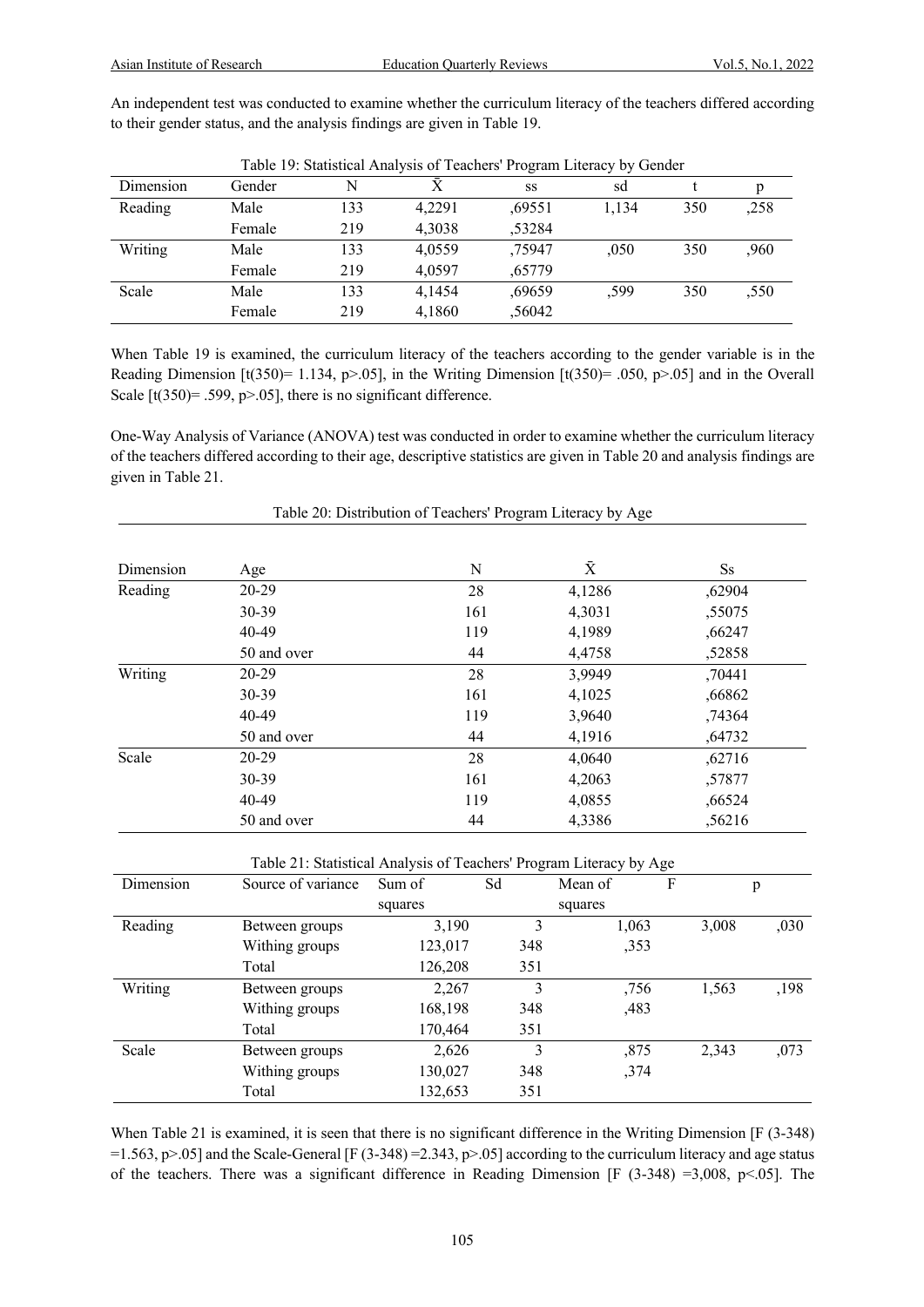homogeneity of the variances was checked to determine which groups had the differences and it was seen that the variances were not homogeneous. As a result of the LSD test, teachers in the age group of 50 and over  $(\bar{X}=4.47)$ have higher levels of program literacy than teachers in the 20-29 age group ( $\bar{X}$ =4.12) and teachers in the 40-49 age group  $({\bar X} = 4.19)$  has.

An independent test was conducted to examine whether the curriculum literacy of the teachers differed according to the type of higher education institution they graduated from, and the analysis findings are given in Table 22.

| Table 22: Distribution of Program Literacy of Teachers by Educational Status |              |     |        |        |      |     |      |
|------------------------------------------------------------------------------|--------------|-----|--------|--------|------|-----|------|
| Dimension                                                                    | Education    | N   | Ā      | SS     | sd   | t   | p    |
|                                                                              | status       |     |        |        |      |     |      |
| Reading                                                                      | Bachelor's   | 306 |        |        |      | 350 |      |
|                                                                              | degree       |     | 4,2806 | ,60570 | ,406 |     | ,685 |
|                                                                              | Postgraduate | 46  | 4,2420 | ,56277 |      |     |      |
| Writing                                                                      | Bachelor's   | 306 |        |        |      | 350 |      |
|                                                                              | degree       |     | 4,0521 | ,69651 | ,429 |     | ,668 |
|                                                                              | Postgraduate | 46  | 4,0994 | ,70574 |      |     |      |
| Scale                                                                        | Bachelor's   | 306 |        |        |      | 350 |      |
|                                                                              | degree       |     | 4,1703 | ,61757 | ,030 |     | ,976 |
|                                                                              | Postgraduate | 46  | 4,1732 | ,60239 |      |     |      |

When Table 22 is examined, according to the variable of the curriculum literacy of the teachers, in the reading dimension [t(350)=,406, p>.05], in the writing dimension [t(350)=.429, p>.05] and in the scale [t( 350)= .030, p>.05] it is seen that there is no significant difference.

One-Way Analysis of Variance (ANOVA) test was conducted in order to examine whether the curriculum literacy of the teachers differed according to their branch status, descriptive statistics are given in Table 23 and analysis findings are given in Table 24.

| Dimension | Branch                                               | N   | $\bar{X}$ | SS     |
|-----------|------------------------------------------------------|-----|-----------|--------|
| Reading   | Pre-school Teacher (1)                               | 68  | 4,3912    | ,53407 |
|           | Classroom teacher (2)<br>History, Guidance,          | 110 | 4,3467    | ,59995 |
|           | Geography, Social Studies<br>Teacher (3)             | 29  | 4,1609    | ,62119 |
|           | Mathematics Teacher (4)                              | 24  | 4,1639    | ,79999 |
|           | English Teacher (5)<br>Vocational High School,       | 25  | 4,2267    | ,61524 |
|           | Computer System Teacher<br>(6)                       | 33  | 4,0747    | ,48125 |
|           | Turkish Teacher(7)<br>Physics, Chemistry,            | 24  | 4,3306    | ,40930 |
|           | Biology, Science Teacher<br>(8)                      | 23  | 4,1304    | ,71731 |
|           | Visual art, Music, Physical<br>Education Teacher (9) | 16  | 4,2875    | ,66208 |
| Writing   | Pre-school Teacher (1)                               | 68  | 4,2910    | ,57492 |
|           | Classroom Teacher (2)                                | 110 | 4,1455    | ,62284 |

Table 23: Statistical Distribution of Teachers' Program Literacy by Branches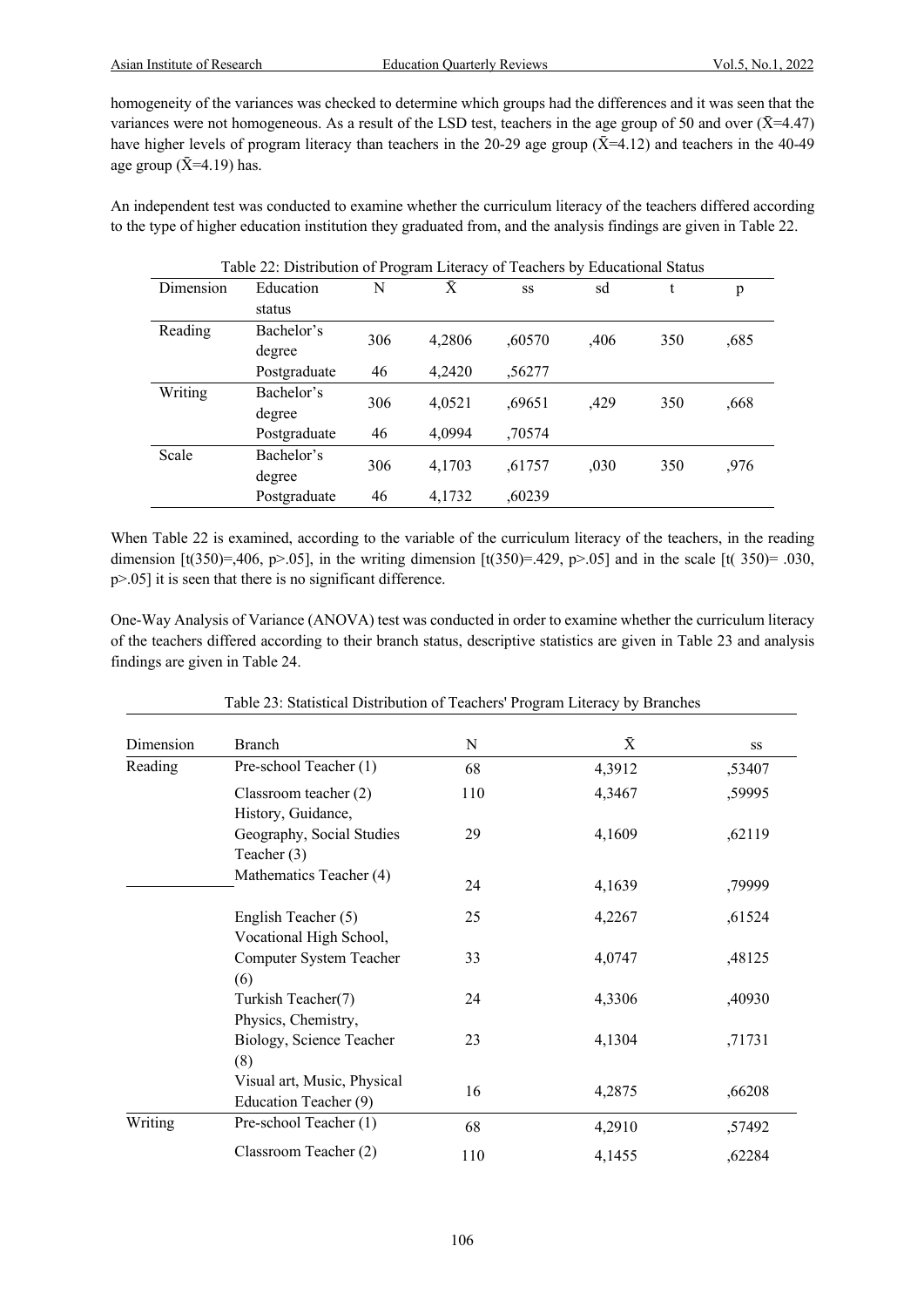|       | History, Guidance,          |     |        |        |
|-------|-----------------------------|-----|--------|--------|
|       | Geography, Social Studies   | 29  | 3,8473 | ,84854 |
|       | Teacher (3)                 |     |        |        |
|       | Mathematics Teacher (4)     | 24  | 3,8304 | ,97866 |
|       | English Teacher(5)          | 25  | 3,8486 | ,61801 |
|       | Vocational High School,     |     |        |        |
|       | Computer System Teacher     | 33  | 4,0649 | ,55050 |
|       | (6)                         |     |        |        |
|       | Turkish Teacher (7)         | 24  | 3,8423 | ,68154 |
|       | Physics, Chemistry,         |     |        |        |
|       | Biology, Science Teacher    | 23  | 4,0435 | ,74441 |
|       | (8)                         |     |        |        |
|       | Visual art, Music, Physical | 16  | 3,8527 | ,89991 |
|       | Education Teacher (9)       |     |        |        |
| Scale | Pre-school Teacher (1)      | 68  | 4,3428 | ,53774 |
|       | Classroom Teacher (2)       | 110 | 4,2495 | ,57857 |
|       | History, Guidance,          |     |        |        |
|       | Geography, Social Studies   | 29  | 4,0095 | ,70228 |
|       | Teacher (3)                 |     |        |        |
|       | Mathematics Teacher(4)      | 24  | 4,0029 | ,86029 |
|       | English Teacher (5)         | 25  | 4,0441 | ,58870 |
|       | Vocational High School,     |     |        |        |
|       | Computer System Teacher     | 33  | 4,0700 | ,47847 |
|       | (6)                         |     |        |        |
|       | Turkish Teacher (7)         | 24  | 4,0948 | ,51511 |
|       | Physics, Chemistry,         |     |        |        |
|       | Biology, Science Teacher    | 23  | 4,0885 | ,71056 |
|       | (8)                         |     |        |        |
|       | Visual art, Music, Physical | 16  | 4,0776 |        |
|       | Education Teacher (9)       |     |        | ,72162 |

Table 24: Statistical Analysis of Teachers' Program Literacy by Branches

| Dimension | Source of | Sum of  | Sd        | Mean of | ${\bf F}$ | p    | Significant       |
|-----------|-----------|---------|-----------|---------|-----------|------|-------------------|
|           | variance  | squares |           | squares |           |      | difference        |
| Reading   | Between   | 4,095   | $8\,$     | ,512    | 1,438     | ,179 |                   |
|           | groups    |         |           |         |           |      |                   |
|           | Within    |         |           |         |           |      |                   |
|           | groups    | 122,112 | 343       | ,356    |           |      |                   |
|           |           |         |           |         |           |      |                   |
|           | Total     | 126,208 | 351       |         |           |      |                   |
| Writing   | Between   | 9,958   | $8\,$     | 1,245   | 2,660     | ,008 | 1/31/4            |
|           | groups    |         |           |         |           |      |                   |
|           | Within    |         |           |         |           |      | $1/5$ $1/7$ $1/9$ |
|           | groups    | 160,507 | 343       | ,468    |           |      |                   |
|           |           |         |           |         |           |      |                   |
|           | Total     | 170,464 | 351       |         |           |      | $2/3$ $2/4$ $2/7$ |
| Scale     | Between   | 5,294   | $\,$ $\,$ | ,662    | 1,782     | ,079 |                   |
|           | groups    |         |           |         |           |      |                   |
|           | Within    | 127,358 | 343       | ,371    |           |      |                   |
|           | groups    |         |           |         |           |      |                   |
|           | Total     | 132,653 | 351       |         |           |      |                   |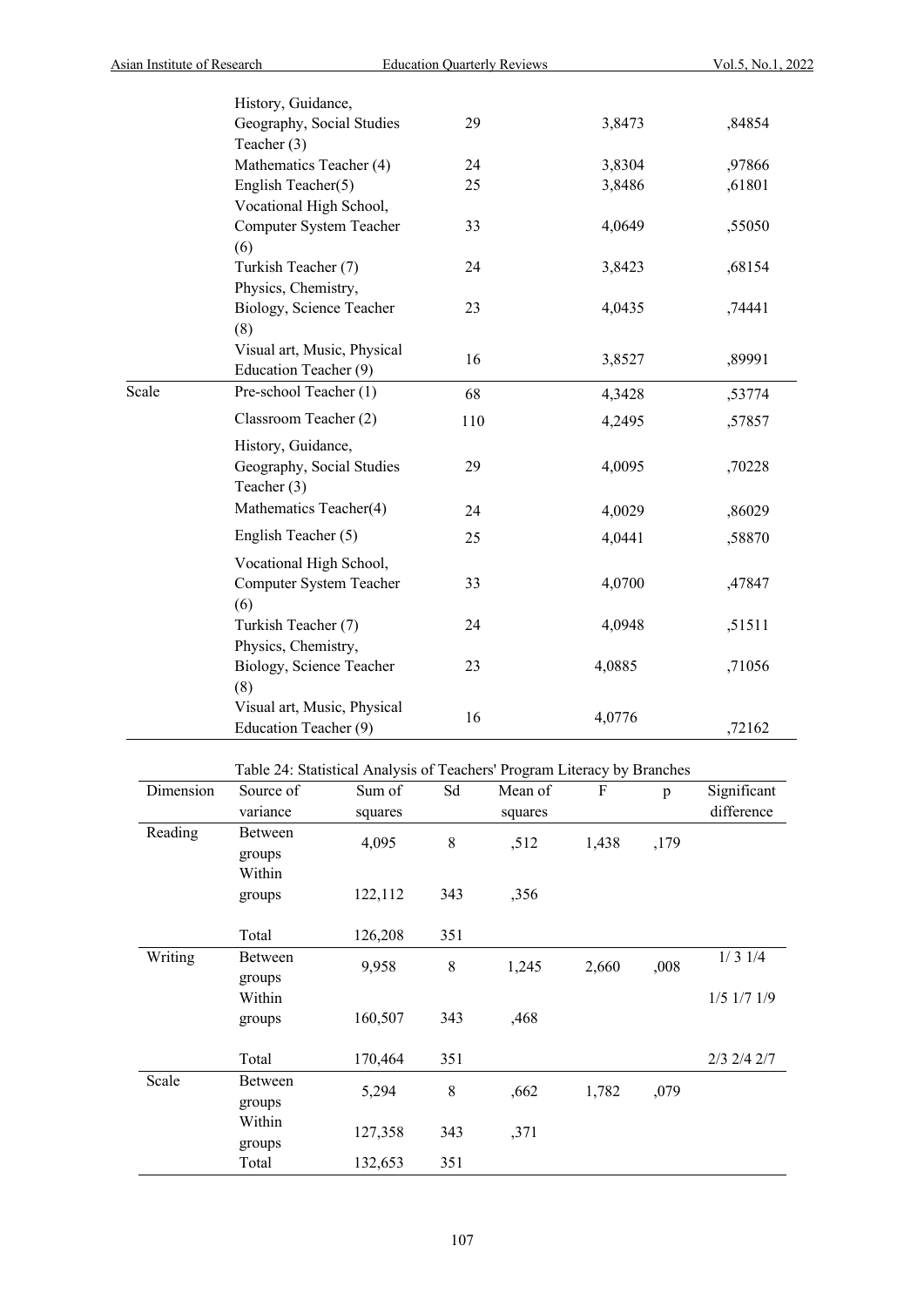When Table 24 is examined, it has been revealed that there is no significant difference in Reading Dimension [F  $(8-343) = 1.438$ , p>.05] and Overall Scale [F  $(8-343)=1,782$ , p>.05] according to teachers' curriculum literacy branch status. There was a significant difference in the Writing Dimension  $[F (8-343) = 2.660, p \le 0.05]$ . The homogeneity of the variances was checked to determine which groups had the differences and it was seen that the variances were not homogeneous. As a result of the LSD test, pre-school teachers  $(\bar{X}=4.29)$ ; History, Guidance, Geography, Social Studies Teachers ( $\bar{X}$ =3.84), Mathematics Teachers ( $\bar{X}$ =3.83, English Teachers ( $\bar{X}$ =3.84), Turkish Teachers ( $\bar{X}$ =3.84) and Visual Arts, Music has a higher writing level than Physical Education Teachers  $(\bar{X}=3.85)$ . Classroom Teachers ( $\bar{X}=4.14$ ) have a higher writing level than History, Guidance, Geography, Social Studies Teachers ( $\bar{X}$ =3.84), Mathematics Teachers ( $\bar{X}$ =3.83) and Turkish Teachers ( $\bar{X}$ =3.84).

One-Way Analysis of Variance (ANOVA) test was conducted in order to examine whether the curriculum literacy of the teachers differs according to the educational institution they work in. Descriptive statistics are given in Table 25 and analysis findings are given in Table 26.

| Dimension | Educational institution | N   | Ā      | <b>SS</b> |
|-----------|-------------------------|-----|--------|-----------|
| Reading   | Primary school (1)      | 141 | 4,3418 | ,57048    |
|           | Secondary school(2)     | 103 | 4,1618 | ,64159    |
|           | High school $(3)$       | 78  | 4,2316 | ,60031    |
|           | $Pre-school(4)$         | 30  | 4,4689 | ,51476    |
| Writing   | Primary school (1)      | 141 | 4.1444 | ,59989    |
|           | Secondary school (2)    | 103 | 3,9147 | .76866    |
|           | High school $(3)$       | 78  | 3,9560 | ,73533    |
|           | $Pre-school(4)$         | 30  | 4,4119 | ,60017    |
| Scale     | Primary school (1)      | 141 | 4,2465 | ,55177    |
|           | Secondary school (2)    | 103 | 4.0425 | ,66790    |
|           | High school $(3)$       | 78  | 4,0986 | ,63422    |
|           | $Pre-school(4)$         | 30  | 4,4414 | ,53981    |

| Table 25: Statistical Distribution of Program Literacy of Teachers by Educational Institution Status |  |  |
|------------------------------------------------------------------------------------------------------|--|--|
|                                                                                                      |  |  |

Table 26: Statistical Analysis of Program Literacy of Teachers by Educational Institution Status

| Dimension | Source        | Sum        | Sd                  | Mean       | F     | p    | Significant |
|-----------|---------------|------------|---------------------|------------|-------|------|-------------|
|           | of variance   | of squares |                     | of squares |       |      | difference  |
| Reading   | Between       | 3,224      | 3                   | 1,075      | 3,041 | ,029 | $1/2$ $1/4$ |
|           | groups        |            |                     |            |       |      |             |
|           | Within groups | 122,984    | 348                 | ,353       |       |      |             |
|           | Total         | 126,208    | 351                 |            |       |      |             |
| Writing   | Between       |            |                     |            | 5,514 | ,001 | $1/2$ $1/4$ |
|           | groups        |            | 3<br>7,735<br>2,578 |            |       |      |             |
|           | Within groups | 162,729    | 348                 | ,468       |       |      | 3/4         |
|           | Total         | 170,464    | 351                 |            |       |      |             |
| Scale     | Between       | 5,106      | 3                   | 1,702      | 4,644 | ,003 | $1/2$ $1/4$ |
|           | groups        |            |                     |            |       |      |             |
|           | Within groups | 127,546    | 348                 | ,367       |       |      | 3/4         |
|           | Total         | 132,653    | 351                 |            |       |      |             |

When Table 26 is examined, the curriculum literacy of the teachers in the Reading Dimension [F (3-348) =3,041, p<.05], in the Writing Dimension [F (3-348)=5.514, p<.05] and in the Overall Scale [ F (3-348)=4.644, p<.05] revealed a significant difference. In order to determine which groups these differences were, the homogeneity of the variances was examined and it was seen that the variances were not homogeneous. As a result of the LSD test, teachers working in primary school  $(\bar{X}=4.34)$  in Reading dimension compared to teachers working in secondary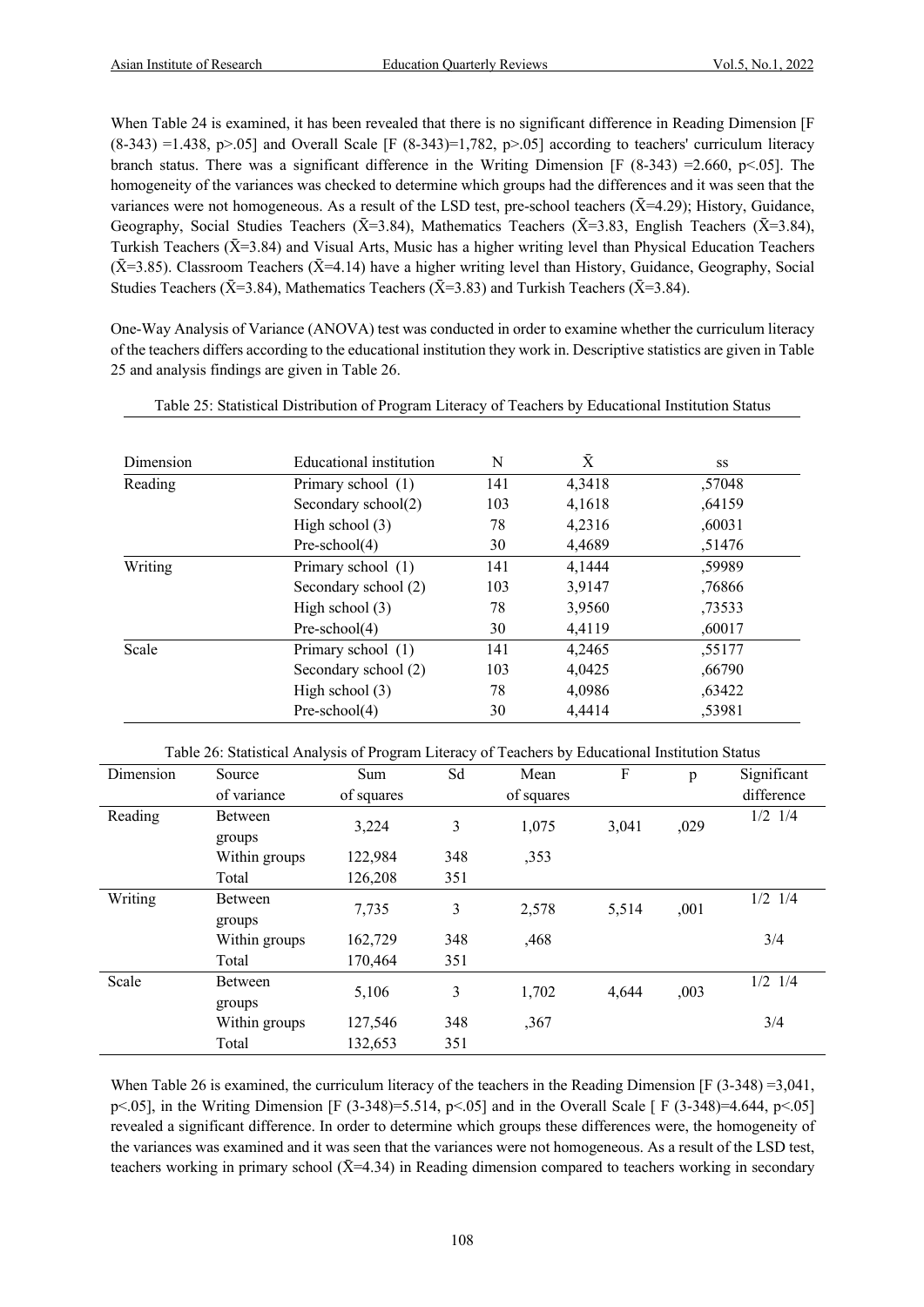school ( $\bar{X}$ =4.16); Teachers working in preschool ( $\bar{X}$ =4.46) have a higher reading level than teachers working in primary school ( $\bar{X}$ =4.34). In the writing dimension, teachers working in primary school ( $\bar{X}$ =4.14) were compared to teachers working in secondary schools ( $\bar{X}$ =3.91); Preschool teachers ( $\bar{X}$ =4.41) have a higher writing level than primary school teachers ( $\bar{X}$ =4.14) and high school teachers ( $\bar{X}$ =3.95). In the scale, teachers working in primary school ( $\bar{X}$ =4.24) are among teachers working in secondary schools ( $\bar{X}$ =4.04); Teachers working in preschool  $(\bar{X}=4.44)$  have a higher program literacy level than teachers working in primary school  $(\bar{X}=4.24)$  and teachers working in high schools  $(\bar{X}=4.09)$ .

One-Way Analysis of Variance (ANOVA) test was conducted in order to examine whether the curriculum literacy of the teachers differed according to the type of higher education institution they graduated from, descriptive statistics are given in Table 27 and analysis findings are given in Table 28.

|           | Graduated<br>Higher<br>Education          |     |        |           |  |  |  |  |
|-----------|-------------------------------------------|-----|--------|-----------|--|--|--|--|
| Dimension | Institution                               | N   | Ā      | <b>SS</b> |  |  |  |  |
| Reading   | Faculty of Education                      | 291 | 4,2639 | ,61478    |  |  |  |  |
|           | faculty of science and literature         | 23  | 4,5188 | ,46491    |  |  |  |  |
|           | School of Education/Institute             | 20  | 4,2667 | ,60292    |  |  |  |  |
|           | Faculty of Vocational<br>Education        | 18  | 4,1630 | ,44116    |  |  |  |  |
| Writing   | Faculty of Education                      | 291 | 4,0729 | ,70790    |  |  |  |  |
|           | faculty of science and literature         | 23  | 4,0932 | ,69900    |  |  |  |  |
|           | School of Education/Institute             | 20  | 3,9321 | ,66016    |  |  |  |  |
|           | <b>Faculty of Vocational</b><br>Education | 18  | 3,9167 | ,56042    |  |  |  |  |
| Scale     | Faculty of Education                      | 291 | 4,1717 | ,62933    |  |  |  |  |
|           | faculty of science and literature         | 23  | 4,3133 | ,54173    |  |  |  |  |
|           | School of Education/Institute             | 20  | 4,1052 | ,59804    |  |  |  |  |
|           | Faculty of Vocational<br>Education        | 18  | 4,0441 | ,46667    |  |  |  |  |

| Table 27: The Distribution of Teachers' Program Literacy of the Status of the Higher Education Institution they |  |  |  |  |  |  |
|-----------------------------------------------------------------------------------------------------------------|--|--|--|--|--|--|
| graduated from                                                                                                  |  |  |  |  |  |  |

Table 28: Statistical Analysis of Teachers' Program Literacy According to the Status of the Higher Education Institution they graduated from

|           |                | ے ت     |     |         |       |      |
|-----------|----------------|---------|-----|---------|-------|------|
| Dimension | Source         | Sum of  | Sd  | Mean of | F     | p    |
|           | of variance    | squares |     | squares |       |      |
| Reading   | Between groups | 1,630   | 3   | ,543    | 1,518 | ,209 |
|           | Within groups  | 124,577 | 348 | ,358    |       |      |
|           | Total          | 126,208 | 351 |         |       |      |
| Writing   | Between groups | ,769    | 3   | ,256    | ,526  | ,665 |
|           | Within groups  | 169,695 | 348 | ,488    |       |      |
|           | Total          | 170,464 | 351 |         |       |      |
| Scale     | Between groups | ,843    | 3   | ,281    | ,742  | ,528 |
|           | Within groups  | 131,810 | 348 | ,379    |       |      |
|           | Total          | 132,653 | 351 |         |       |      |
|           |                |         |     |         |       |      |

When Table 28 is examined, the curriculum literacy of the teachers is in the Reading Dimension [F (3-348) = 1.518,  $p > 0.05$ ], in the Writing Dimension [F (3-348)=,526,  $p > 0.05$ ] according to the status of the higher education institution they graduated from. and there was no significant difference across the scale [F (3-348) =,742, p>.05].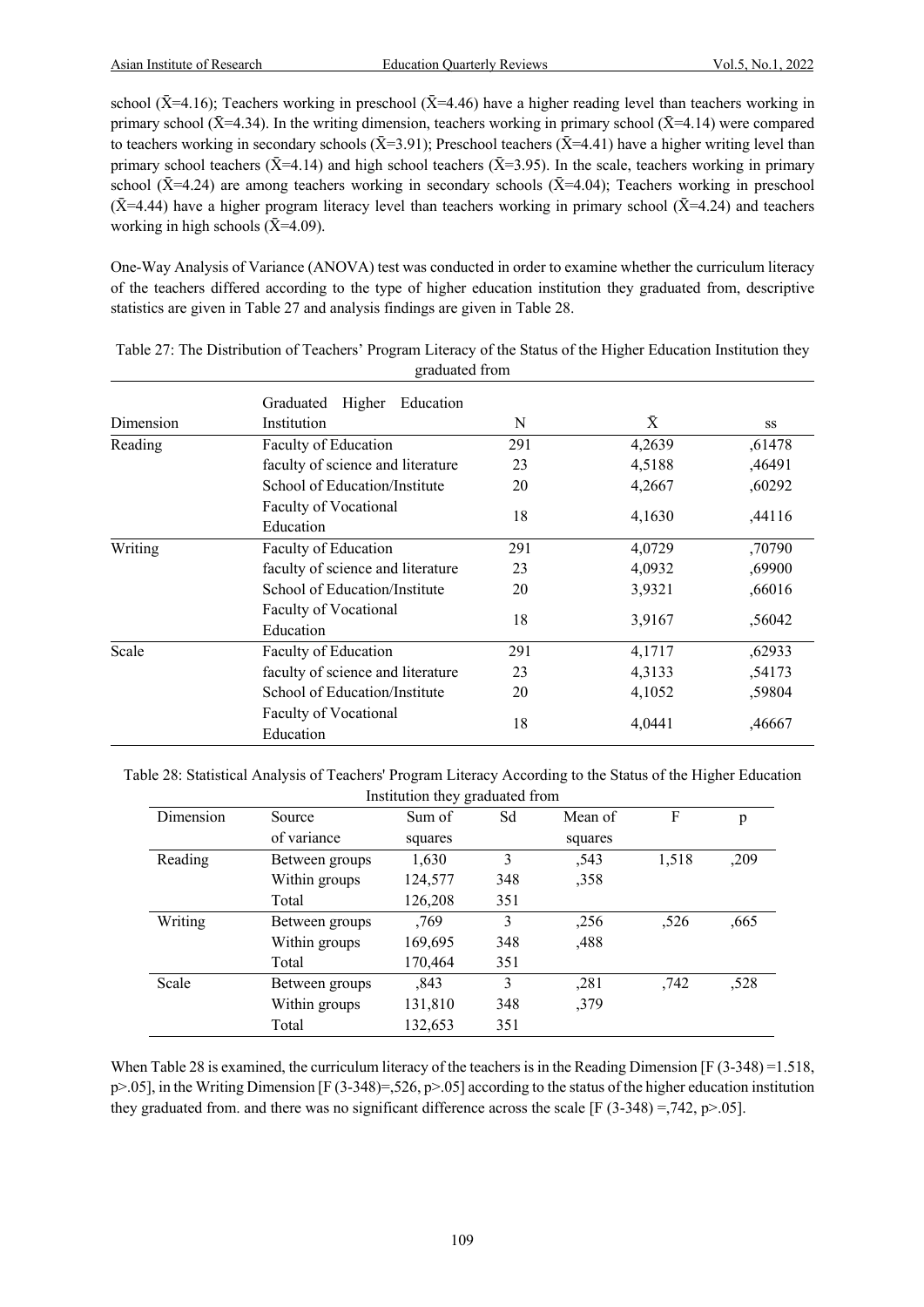One-Way Analysis of Variance (ANOVA) test was conducted to examine whether the curriculum literacy of the teachers differed according to their job satisfaction, descriptive statistics are given in Table 29 and analysis findings are given in Table 30.

| Dimension | Place of Duty Satisfaction | N   | $\bar{X}$ | SS     |
|-----------|----------------------------|-----|-----------|--------|
| Reading   | No(1)                      | 5   | 4,3467    | ,65727 |
|           | Partly $(2)$               | 73  | 4,1005    | ,71812 |
|           | Yes(3)                     | 274 | 4,3209    | ,55642 |
| Writing   | No(1)                      | 5   | 3,9286    | ,64484 |
|           | Partly $(2)$               | 73  | 3,9051    | ,73502 |
|           | Yes(3)                     | 274 | 4,1014    | ,68365 |
| Scale     | No(1)                      | 5   | 4,1448    | ,64943 |
|           | Partly $(2)$               | 73  | 4,0061    | ,68702 |
|           | Yes(3)                     | 274 | 4,2150    | ,58824 |

| Table 29: Statistical Distribution of Teachers' Program Literacy by Job Satisfaction Status |  |
|---------------------------------------------------------------------------------------------|--|
|                                                                                             |  |

|  | Table 30: Statistical Analysis of Teachers' Program Literacy by Job Satisfaction Status |
|--|-----------------------------------------------------------------------------------------|
|  |                                                                                         |

| Dimension | Source      | Sum of  | Sd             | Mean                    | $\boldsymbol{\mathrm{F}}$ | p    | Significant |
|-----------|-------------|---------|----------------|-------------------------|---------------------------|------|-------------|
|           | of variance | squares |                | of squares              |                           |      | difference  |
| Reading   | Between     |         |                |                         |                           |      |             |
|           | groups      | 2,827   | $\overline{2}$ | 1,414                   | 3,999                     | ,019 |             |
|           | Within      | 123,380 | 349            | ,354                    |                           |      |             |
|           | groups      |         |                |                         |                           |      |             |
|           | Total       | 126,208 | 351            |                         |                           |      |             |
| Writing   | Between     | 2,307   | $\overline{2}$ | 1,153                   | 2,394                     | ,093 |             |
|           | groups      |         |                |                         |                           |      |             |
|           | Within      | 168,157 | 349            | ,482                    |                           |      | 2/3         |
|           | groups      |         |                |                         |                           |      |             |
|           | Total       | 170,464 | 351            |                         |                           |      |             |
| Scale     | Between     | 2,517   |                | $\overline{2}$<br>1,258 | 3,375                     | ,035 |             |
|           | groups      |         |                |                         |                           |      |             |
|           | Within      |         | 349            |                         |                           |      | 2/3         |
|           | groups      | 130,136 |                | ,373                    |                           |      |             |
|           | Total       | 132,653 | 351            |                         |                           |      |             |

When Table 30 is examined, there is no significant difference in Reading Dimension  $[F (2-349) = 3,999, p > .05]$ according to teachers' curriculum literacy and satisfaction with the educational institution they work for; There was a significant difference in the Writing Dimension  $[F (2-349) = 2.394, p < 0.05]$  and the Scale-General  $[F (2-349) = 2.394, p < 0.05]$  $349$ )=3.375, p<05]. The homogeneity of the variances was checked to determine which groups had the differences and it was seen that the variances were not homogeneous. As a result of the LSD test, teachers who are satisfied with their job ( $\bar{X}$ =4.10) in the writing dimension have a higher writing level than teachers who are partially satisfied ( $\bar{X}$ =3.90). Teachers who are satisfied with their job ( $\bar{X}$ =4.21) in general have a higher curriculum literacy level than teachers who are partially satisfied  $(\bar{X}=4.00)$ .

Table 31: Pearson Correlation Analysis Results of the Relationship Between Teachers' Perceptions of Self-

|                       | Efficacy and Program Literacy |               |               |
|-----------------------|-------------------------------|---------------|---------------|
|                       | Self-efficacy                 | Self-efficacy | Self-efficacy |
|                       | Motivating the classroom      |               | Instructional |
| Self-efficacy Student |                               | management    | strategy      |
|                       |                               |               |               |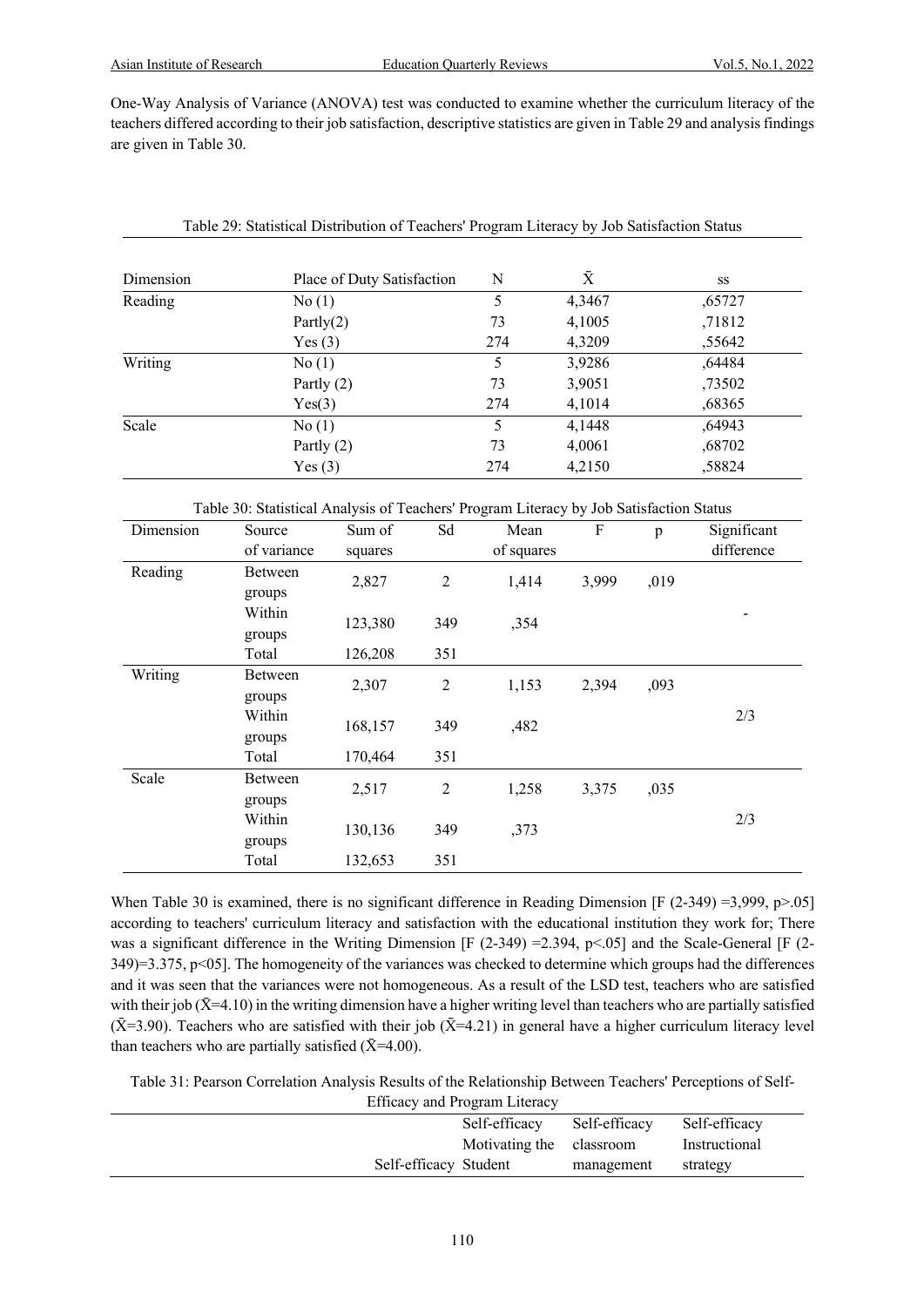| Asian Institute of Research |                     |           | <b>Education Quarterly Reviews</b> |           | Vol.5, No.1, 2022 |  |
|-----------------------------|---------------------|-----------|------------------------------------|-----------|-------------------|--|
| Program                     | Pearson Correlation | $,707**$  | $,682**$                           | $,610**$  | $,678$ **         |  |
| literacy                    | $Sig. (2-tailed)$   | ,000      | ,000.                              | ,000      | ,000              |  |
|                             | N                   | 352       | 352                                | 352       | 352               |  |
| prgreading                  | Pearson Correlation | $,698$ ** | $,659$ **                          | $,614$ ** | $,671$ **         |  |
|                             | $Sig. (2-tailed)$   | ,000      | ,000.                              | ,000,     | ,000              |  |
|                             | N                   | 352       | 352                                | 352       | 352               |  |
| prgwriting                  | Pearson Correlation | $,649$ ** | $,638$ **                          | $,549$ ** | $,621$ **         |  |
|                             | $Sig. (2-tailed)$   | ,000      | ,000.                              | ,000      | ,000              |  |
|                             | N                   | 352       | 352                                | 352       | 352               |  |

As seen in Table 31, there is a positive, moderate and moderate relationship between teachers' curriculum literacy and self-efficacy (Pearson  $r=707$ ,  $p<01$ ). From this result, it can be said that as the curriculum literacy of the teacher's increases, their self-efficacy also increases positively or as the teachers' self-efficacy perceptions increase, the curriculum literacy levels increase positively.

# **4. Conclusion and Discussion**

The following results were reached in this research, which aims to examine teachers' self-efficacy perceptions and curriculum literacy.

1. In this study, it was concluded that teachers' self-efficacy perceptions were at a high level. It has been seen that the self-efficacy perceptions of the teachers are the least in the dimension of student motivation and the most in the classroom management dimension. This result coincides with the research results of Swan, Wolf and Cano (2011), Buluç and Demir (2015), Toy and Duru (2016), Döş and Özşahin (2019), Ellez (2020) and Akbulut and Aküzüm (2020). . Again, when this result is compared with the self-efficacy levels of the pre-service teachers and the results of the research; Arslan (2008), Yeşilyurt (2013) and Tabancalı and Çelik (2013) seem to overlap. Because, in the aforementioned studies, it was concluded that teachers and teacher candidates have a high level of self-efficacy. On the other hand, this result, Üstüner, Demirtaş, Cömert and Özer (2009), Eker (2014), Reilly, Dhingra and Boduszek (2014) and Ocak, G., Ocak, İ. and Kalender (2017) research results. Because the results of this research revealed that teachers' self-efficacy levels are at a medium level.

2. Teachers' perceptions of self-efficacy; It was concluded that there was no significant difference according to gender, age, educational status and graduated higher education institution. This result, Üstüner, Demirtaş, Cömert, M. and Özer (2009), Telef (2011), Tabancalı and Çelik (2013), Reilly, Dhingra and Boduszek (2014), Öktem and Kul (2020), Ellez (2020) and It coincides with the research results of Akbulut and Aküzüm (2020). Because in these studies, no difference was found in self-efficacy according to gender and educational status. In the results of the research, it was concluded that the self-efficacy levels of women differ in favor of women, that is, the selfefficacy levels of women are higher than men. Again, this result, Korkut and Babaoğlan (2012). It also does not coincide with the research results of Yeşilyurt (2013), Dolapcı and Demirtaş (2016), and Deniz and Tican (2017). According to the results of this research, it was seen that male teachers and teacher candidates have higher selfefficacy than females.

3. Self-efficacy perceptions of teachers according to their branches; It was found that there was no significant difference in the dimensions of classroom management and teaching strategies, but there was a significant difference in the dimension of student motivation and overall scale. This difference; in the dimension of student motivation; Preschool teachers, Mathematics, English, Vocational High School, Turkish and Science group teachers, Classroom teachers; It was concluded that mathematics, English, Vocational High School, Turkish and Science group teachers had higher levels of self-efficacy. Again, History, Guidance, Geography and Social Studies teachers have higher self-efficacy than Mathematics teachers. In general, Preschool Teachers; Compared to the Mathematics and Science group teachers, Classroom Teachers have a higher level of self-efficacy than the Mathematics, English and Science group teachers. This result is similar to the research results of Yeşilyurt (2013) and Tabancalı and Çelik (2013). The results of the research conducted by Yeşilyurt (2013) and Tabancalı and Çelik (2013) on the self-efficacy of teacher candidates differed according to the departments they studied. In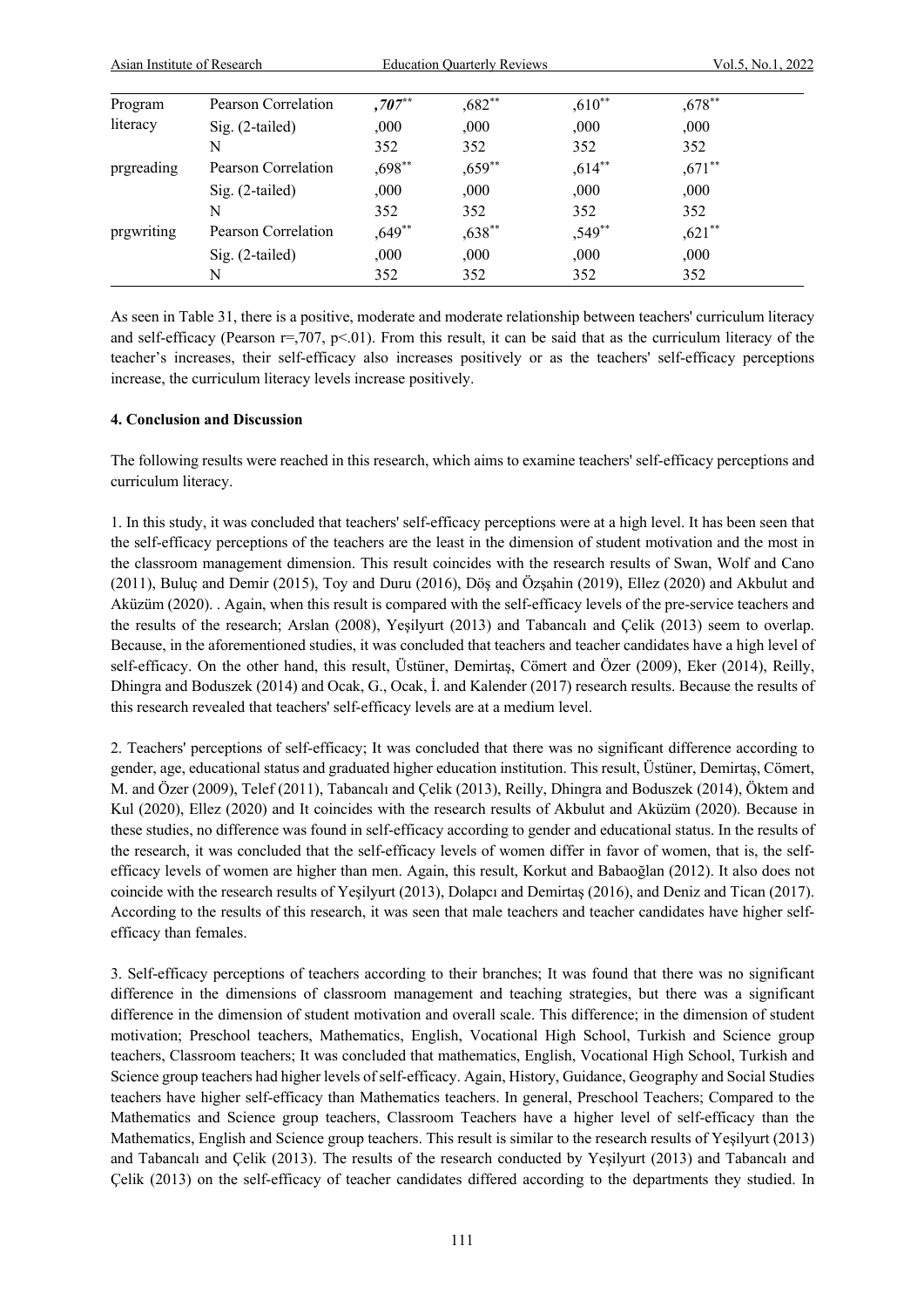Yeşilyurt's (2013) research, it was determined that the self-efficacy perception levels of teacher candidates studying in mathematics teaching were lower than those studying in other programs. In the study of Tabancalı and Çelik (2013), it was concluded that the candidates studying in the fields of social sciences had higher self-efficacy than the candidates in the fields of science-mathematics and foreign language. On the other hand, this result of the research does not coincide with the results of Üstüner, Demirtaş, Cömert, and Özer (2009) and Ellez (2020. Because, in the results of Üstüner, Demirtaş, Cömert and Özer (2009), it was seen that teachers' self-efficacy did not differ according to branches.

4. Self-efficacy perceptions of teachers according to the type of educational institution they work; It was concluded that there was no significant difference in the dimension of classroom management, but there was a significant difference in the dimensions of student motivation, teaching strategies and overall scale. This difference; In the dimensions of student motivation and instructional strategies, that is, in both dimensions; Teachers working in primary school, middle school and high school teachers; Teachers working in pre-school education institution; It has been found that teachers working in secondary and high schools have a higher level of self-efficacy. A similar result is seen in Üstüner Demirtaş, Cömert and Özer (2009). In the said study, it was concluded that teachers' selfefficacy differs in the student participation sub-dimension according to the type of school they work in, and teachers working in Anatolian and Science High Schools have higher self-efficacy than teachers working in General High Schools and Vocational Technical High Schools.

5. Teachers' self-efficacy perceptions according to job satisfaction; It has been revealed that there is no significant difference in the dimension of Student Motivation, but there is a significant difference in the dimensions of Classroom Management, Instructional Strategies and the Scale. Teachers who are satisfied with classroom management, instructional strategies, and place of work across the scale have higher levels of self-efficacy than teachers who are partially satisfied.

6. Program literacy of teachers, which is the other dimension of this research; It was concluded that the scale was at a high level in the dimensions of reading and writing in general. In other words, it can be said that teachers have a high level of program literacy. This result coincides with the research results of Çetinkaya and Tabak (2019), Aslan and Gürlen (2019), Güneş Şinego and Çakmak (2021), Boncuk (2021) and Sarıca (2021). Because in these studies, the curriculum literacy of the teachers was found to be high and sufficient. On the other hand, it was concluded that it partially overlaps with the research results of Kahramanoğlu (2019) because the curriculum literacy of the teachers is at a moderate level in the research.

7. Program literacy of teachers; It was concluded that there was no significant difference according to gender and graduated higher education institutions. This result coincides with the research results of Aslan and Gürlen (2019), Güneş Şinego and Çakmak (2021), Boncuk (2021) and Sarıca (2021). However, it does not coincide with the research results of Sarıgöz and Bolat (2018) and Kahramanoğlu (2019). Because, in the research results of Kahramanoğlu (2019), there was a significant difference according to gender and this difference was found in favor of female teachers.

8. Program literacy of teachers according to their age; It was found that there was no significant difference in the Writing Dimension and the Scale-General, while there was a significant difference in the Reading Dimension. Teachers aged 50 and over have higher levels of program literacy than teachers aged 20-29 and 40-49. This result coincides with the research results of Sarıca (2021). Because, in Sarıca's (2021) study, teachers' curriculum literacy differed significantly according to age, and teachers in the 51 and over age range had the highest average score.

9. It was revealed that there was no significant difference in the Reading Dimension and Scale-General, but there was a significant difference in the Writing Dimension, according to the branch status of the curriculum literacy of the teachers. Preschool teachers of these differences; Has a higher writing level than History, Guidance, Geography, Social Studies, Mathematics, English, Turkish and Visual Arts, Music, Physical Education Teachers. Class Teachers; He has a higher writing level than History, Guidance, Geography, Social Studies, Mathematics and Turkish Teachers. This result is similar to the research results of Sarıgöz and Bolat (2018) and Çetinkaya and Tabak (2019) conducted with pre-service teachers. In the said study, it was seen that the teacher candidates differ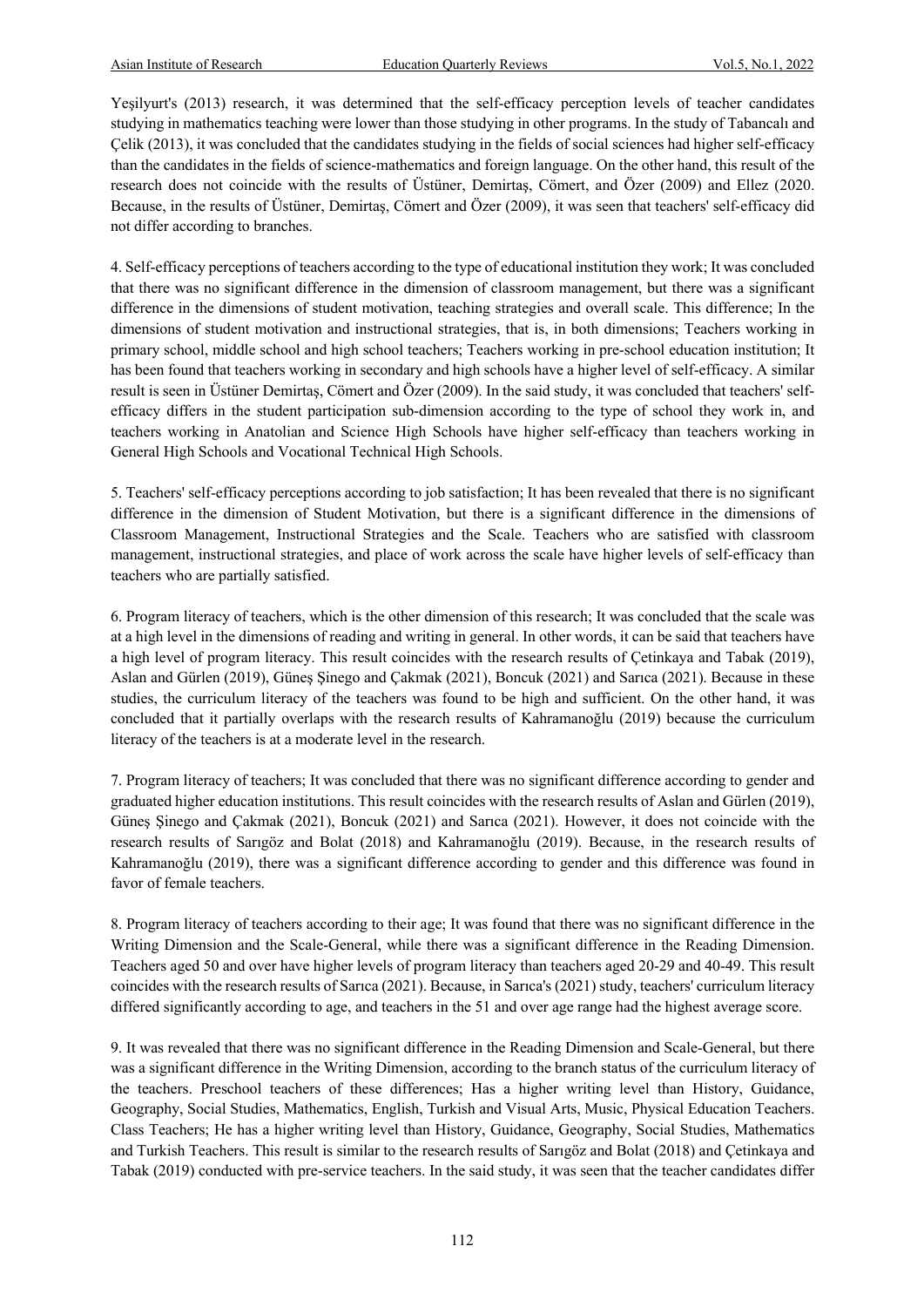according to the departments they study. On the other hand, this result does not coincide with the results of Kahramanoğlu (2019), Güneş Şinego and Çakmak (2021), and Aslan and Gürlen (2019). Because in these studies, there was no difference in the curriculum literacy of the teachers according to their branches.

10. Program literacy of teachers according to the educational institution they work in; It was concluded that there was a significant difference in the sub-dimensions of the scale and in the overall scale. These differences are; teachers working in primary school, teachers working in secondary school; Teachers working in preschool have a higher reading level than teachers working in primary school. In the writing dimension, teachers working in primary school are among the teachers working in secondary schools; Teachers working in preschool have a higher writing level than teachers working in primary and high schools. Teachers working in primary school throughout the scale; Among the teachers working in secondary school, teachers working in pre-school; have a higher program literacy level than teachers working in primary and high schools. This result is similar to the research results of Kahramanoğlu (2019) and Sarıca (2021).

11. Program literacy of teachers according to the satisfaction of the educational institution they work; It was found that there was no significant difference in the reading dimension, but there was a significant difference in the writing dimension and overall scale. Teachers who are satisfied with their position in the writing dimension and across the scale have a higher level of writing and program literacy than teachers who are partially satisfied.

12. There is a positive and moderate relationship between teachers' self-efficacy perceptions and their curriculum literacy. From this result, it can be said that as the teachers' self-efficacy perceptions increase, their curriculum literacy increases positively or as their curriculum literacy increases, their self-efficacy also increases positively.

# **5. Suggestions**

It is possible to make some suggestions for both practitioners and researchers regarding the results of the research.

1. Program literacy of teachers according to the satisfaction of the educational institution they work; It was found that there was no significant difference in the reading dimension, but there was a significant difference in the writing dimension and overall scale. Teachers who are satisfied with their position in the writing dimension and across the scale have a higher level of writing and program literacy than teachers who are partially satisfied.

2. The characteristics of teachers are decisive in increasing the quality of education and training. For this reason, studies should be carried out to support teachers' self-efficacy perceptions and increase their curriculum literacy levels, taking into account the differences such as gender, age and seniority of teachers.

3. This research is limited to teachers working in a district. For this reason, it is necessary to conduct new studies with larger samples in order to generalize to a larger population.

4. In this study, teachers' self-efficacy perceptions and curriculum literacy scores in education were found to be high. In order to increase teachers' self-efficacy perceptions and curriculum literacy and make them sustainable, it is important to provide environments and opportunities where they can use their knowledge, skills and competencies effectively, as well as to remove obstacles that may reduce this. In addition, various measures should be taken to increase teachers' competencies, to enable them to develop themselves and to encourage their professional development.

5. Self-efficacy perceptions and curriculum literacy of teachers according to their branches; It was found that there was a significant difference in general scales and some sub-dimensions. This research was conducted with the survey model. Further research should be done with quantitative and qualitative methods.

6. It was concluded that teachers' self-efficacy perceptions differ according to the type of educational institution they work in. The reasons for this difference should be revealed by other studies and necessary precautions should be taken.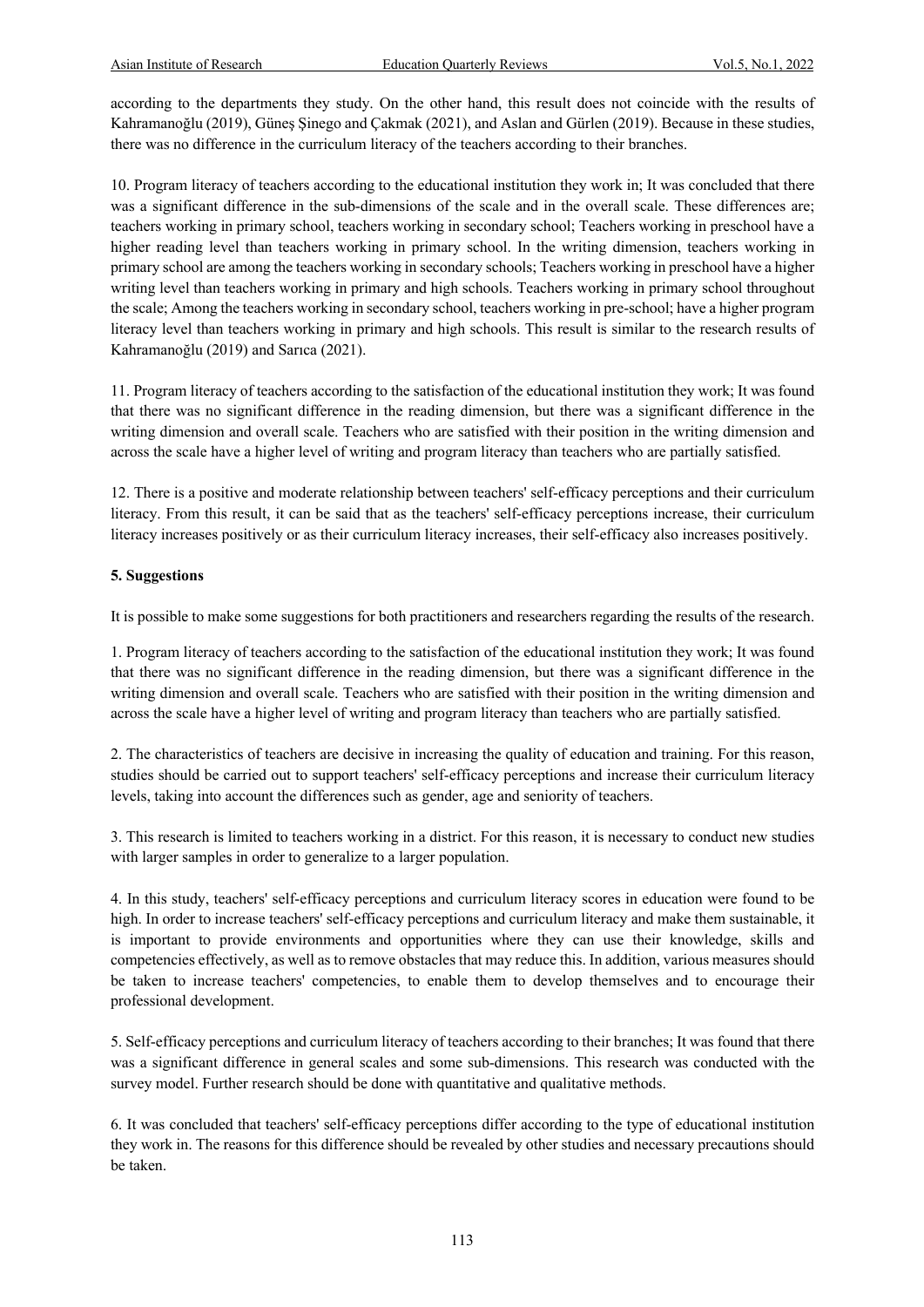7. Teachers' self-efficacy perceptions differed according to their job satisfaction in the overall scale and in some sub-dimensions. It was revealed that those who are satisfied with the job position have higher self-efficacy. The causes of job dissatisfaction should be investigated and studies should be carried out to eliminate these dissatisfaction situations.

8. It has been revealed that the curriculum literacy of the teachers differs according to the educational institutions where they work. Teachers working in preschool education institutions have a higher program literacy level than teachers working in primary and high schools. The reasons for this difference should be investigated and the curriculum literacy status of teachers working in educational institutions at all levels should be increased.

# *5.1. Limitation of the Research*

The most important limitation of the study is that the research sample was selected by convenient sampling. The relatively low number of teachers forming the sample also reduces the generalizability of the findings. In this study, it can be said that the data obtained may be subjective since the use of data collection tools, self-efficacy belief and curriculum literacy scales are directed towards teachers' reflection of their own feelings.

# *5.2. Conflict of Interest Statement*

The authors declare no conflicts of interests.

# *5.3. About the Authors*

Dr. Instructor Member Rafet Aydın, works as a faculty member in Mehmet Akif Ersoy University, Faculty of Education, Department of Educational Sciences, Burdur/Turkey. Education, Educational Sciences Sümeyye Kurt, is a teacher and a graduate student with thesis at Mehmet Akif Ersoy University, Institute of Educational Sciences, Department of Educational Sciences, Burdur/Turkey.

# **References**

- Akbulut, E., & Aküzüm, C. (2020). Sınıf öğretmenlerinin öz yeterlilik algıları ile kaynaştırma eğitimine yönelik tutumları arasındaki ilişkinin değerlendirilmesi [Evaluation of the relationship between primary school teachers' self-efficacy perceptions and their attitudes towards inclusive education]. *Journal of Dicle University Ziya Gökalp Faculty of Education/ Dicle Üniversitesi Ziya Gökalp Eğitim Fakültesi Dergisi,* (39), 74-91.
- Akyıldız, S. (2020). Eğitim programı okuryazarlığı kavramının kavramsal yönden analizi: Bir ölçek geliştirme çalışması [Conceptual analysis of curriculum literacy concept: A scale development study]*. Electronic Journal of Social Sciences/Elektronik Sosyal Bilimler Dergisi*, *19*(73), 315-332.
- Alev, S. (2019). Öğretmenlerin öz yeterlilik kavramına ilişkin algıları: Bir olgubilim araştırması [Teachers' perceptions of the concept of self-efficacy: A phenomenological study]. *OPUS International Journal of Society Studies/OPUS Uluslararası Toplum Araştırmaları Dergisi*, *14* (20), 956-981.
- Arslan, A. (2008). Öğretmen adaylarının bilgisayar destekli eğitim yapmaya yönelik tutumları ile öz yeterlik algıları arasındaki ilişki [The relationship between pre-service teachers' attitudes towards computer assisted education and their self-efficacy perceptions.]. *Electronic Journal of Social Sciences/ Eletronik Sosyal Bilimler Dergisi,* www.esosder.org info@esosder.org ISSN:1304–0278, 7(24), 101-109.
- Aslan, S., & Gürlen, E. (2019) Üç boyutlu sanal öğrenme ortamında 5. sınıf düzeyinde kesirlerin öğretimi: Second life örneği[Teaching fractions at the 5th grade level in a three-dimensional virtual learning environment: Second life example]. *Kırşehir Education Faculty Journal/ Kırşehir Eğitim Fakültesi Dergisi*, 20(1), 171- 186.
- Aston, P. T. (1984). Teacher efficacy: A motivational paradigm for effective teacher education. *Journal of Teacher Education,* 35 (5), 28–32.
- Aşkar, P. ve Umay, A. (2002). İlköğretim matematik öğretmenliği öğrencilerinin bilgisayarla ilgili öz-yeterlik algısı [Computer-related self-efficacy perceptions of primary school mathematics teacher students.]. *Hacettepe University Faculty of Education Journal/ Hacettepe Üniversitesi Eğitim Fakültesi Dergisi*, 21, 1– 8.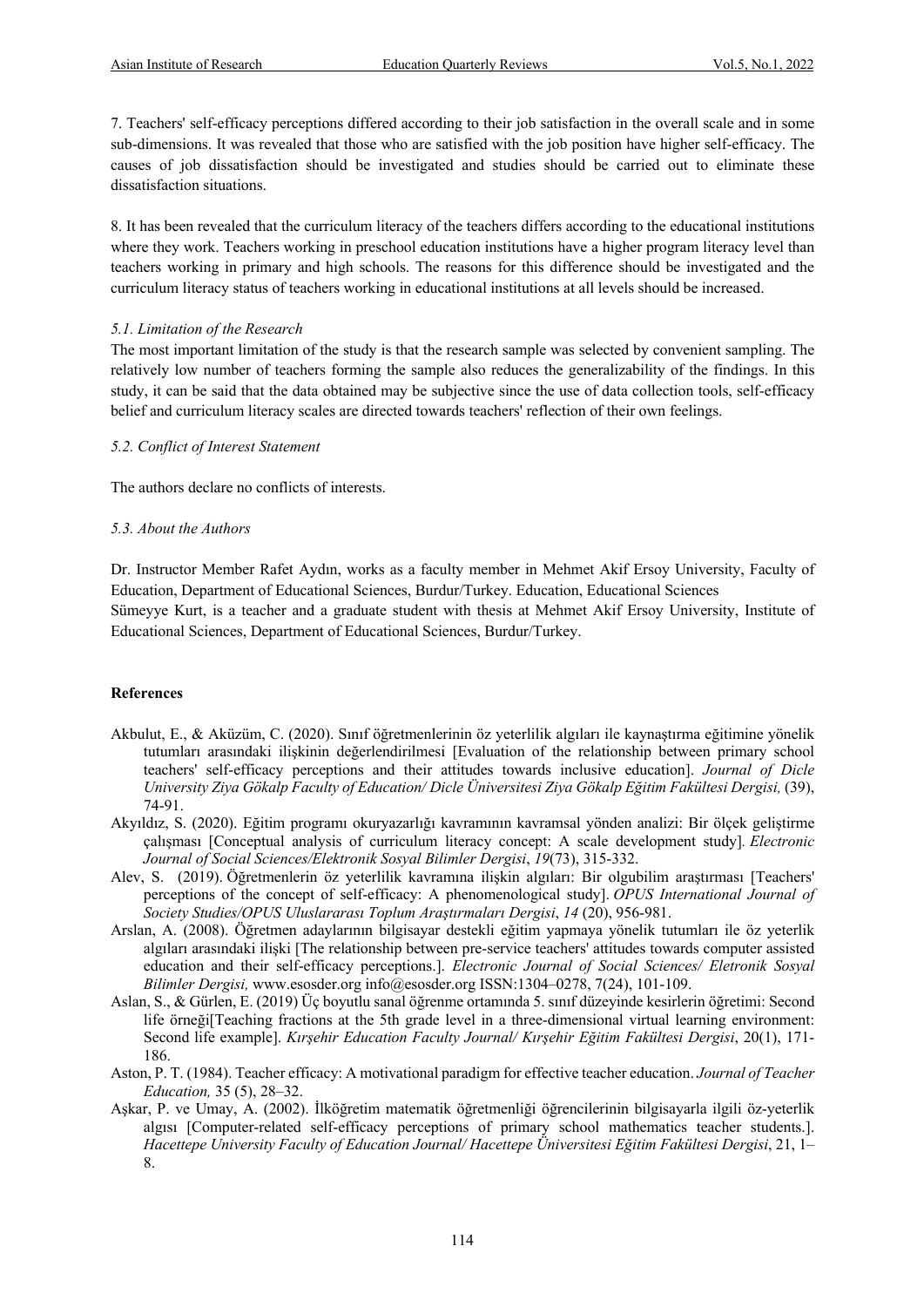- Azar, A. (2010). Ortaöğretim fen bilimleri ve matematik öğretmeni adaylarının öz yeterlilik inançları[Self-efficacy beliefs of secondary school science and mathematics teacher candidates]. *ZKU Journal of Social Sciences/ZKÜ Sosyal Bilimler Dergisi*, 6(12), 235–252
- Bandura, A. (1977). Self-efficacy: Toward a unifying theory of behavioral change. Psychological Review, 84, 191–215.
- Bandura, A. (1994). Self-efficacy. encyclopedia of human behaviour. (Ed. Ramachaudran, V.S.). New York: Academic Press. Vol. 4, 71–81.
- Bandura, A. (1997). Self-Efficacy: The exercise of control. New York: Freeman
- Bolat, Y. (2017). Eğitim programı okuryazarlığı kavramı ve eğitim programı okuryazarlığı ölçeği [The concept of curriculum literacy and curriculum literacy scale]. *International periodical for the languages, literature and history of Turkish or Turkic,* 12(18), 121-138.
- Bolat, Y. (2017). Öğrenci gözüyle sınıfın örtük programı[The hidden curriculum of the class from the student's point of view.]. *Adıyaman University Journal of Social Sciences/Adıyaman Üniversitesi Sosyal Bilimler Dergisi, 7* (18), 510-536.
- Boncuk, A. (2021). Öğretmenlerin program okuryazarlıkları ile öğretim programına bağlılıkları arasındaki ilişkinin incelenmesi [Examining the relationship between teachers' curriculum literacy and their commitment to the curriculum]. *Anadolu Türk Eğitim Dergisi*, 3(1), 88-108.
- Buluç, B., & Demir, S. (2015). İlk ve ortaokul öğretmenlerinin öz-yeterlik algıları ile iş doyumları arasındaki ilişki[The relationship between primary and secondary school teachers' self-efficacy perceptions and job satisfaction] . *Ahi Evran University Journal of Kirsehir Education Faculty/ Ahi Evran Üniversitesi Kırşehir Eğitim Fakültesi Dergisi*, *16* (1), 289-308.
- Büyüköztürk, Ş. (2009). *Sosyal bilimler için veri analizi el kitabı: İstatistik, araştırma deseni SPSS uygulamaları ve yorum [*Data analysis handbook for social sciences: Statistics, research design SPSS applications and interpretation]. Ankara: Pegem Akademi.
- Büyüköztürk, Ş., Kılıç Çakmak, E., Akgün, Ö. E., Karadeniz, Ş., & Demirel, F. (2018). *Bilimsel araştırma yöntemleri* (24. Baskı)[ Scientific research methods (24th Edition)]. Ankara: Pegem Akademi Yayınları.
- Çetinkaya, S. , & Tabak, S. (2019). Öğretmen adaylarının eğitim programı okuryazarlık yeterlilikleri [Education program literacy competencies of teacher candidates*]. Ondokuz Mayıs University Journal of the Faculty of Education/Ondokuz Mayıs Üniversitesi Eğitim Fakültesi Dergisi*, 38(1), 296-309. DOI: https://doi.org/10.7822/omuefd.535482
- Deniz, S. , & Tican, C. (2017). Öğretmen adaylarının öğretmen öz-yeterlik inançları ile mesleki kaygılarına yönelik görüşlerinin incelenmesi [Examination of pre-service teachers' views on teacher self-efficacy beliefs and professional concerns]. *Abant İzzet Baysal University Journal of the Faculty of Education/Abant İzzet Baysal Üniversitesi Eğitim Fakültesi Dergisi*, 17 (4), 1838-1859.
- Doğan, H. (1997). *Eğitimde program ve öğretim tasarımı [*Data analysis handbook for social sciences: Statistics, research design SPSS applications and interpretation]. Ankara; Önder Matbaacılık
- Dolapcı, S., & Demirtaş, V. Y. (2016). Öğretmen adaylarının öz-yeterlilik algıları ve kaynaştırma eğitimine bakış açıları [Self-efficacy perceptions of teacher candidates and their perspectives on inclusive education]. *Western Anatolian Journal of Educational Sciences/Batı Anadolu Eğitim Bilimleri Dergisi*, *7*(13), 141-160.
- Döş, B., & Özşahin, C. (2019). Öğretmenlerin sosyal medya bağımlılığı, öğretmenlik öz-yeterlilikleri ve motivasyonları arasındaki ilişkinin incelenmesi [Western Anatolian Journal of Educational Sciences]. *Electronic Journal of Social Sciences/Elektronik Sosyal Bilimler Dergisi*, *18*(71), 1397-1408.
- Duru, F., & Arslan, A. (2021). İlkokul öğretmenlerinin öğretmen olma motivasyonu, öz yeterlilik inançları ve yenilikçilik algılarının iş memnuniyetine etkisi[The effect of primary school teachers' motivation to be a teacher, self-efficacy beliefs and innovativeness perceptions on job satisfaction] Turkish Studies - Education, 16(4), 1877-1893. https://dx.doi.org/10.47423/TurkishStudies.50105.
- Eker, C. (2014). Sınıf öğretmenlerinin öz-yeterlilik inanç düzeyleri üzerine bir araştırma [A research on the selfefficacy belief levels of classroom teachers]. *Uşak University Journal of Social Sciences/ Uşak Üniversitesi Sosyal Bilimler Dergisi, 7*(1), 162-178.
- Ekici, G. (2008). Sınıf yönetimi dersinin öğretmen adaylarının öğretmen öz-yeterlik algı düzeyine etkisi [The effect of classroom management course on teacher candidates' self-efficacy perception level]. *Hacettepe University Faculty of Education Journal/Hacettepe Üniversitesi Eğitim Fakültesi Dergisi, 35*, 98–110.
- Ellez, M. A. (2020). Self-efficacy beliefs of students of primary school teaching department regarding mathematics and teaching mathematics. *African Educational Research Journal*, 8(4): 747-753.
- Er, K. O., & Gürgan, U. (2011). Öğretmen adaylarının öz-yeterlilik algıları ve kopya çekmeye ilişkin tutumları arasındaki ilişki [The relationship between pre-service teachers' self-efficacy perceptions and their attitudes towards cheating]. *Balıkesir University Journal of Social Sciences Institute/ Balıkesir Üniversitesi Sosyal Bilimler Enstitüsü Dergisi*, *14*(26), 1-18.
- Ertürk, S. (1985). *Eğitimde program geliştirme* [Curriculum development in education], Ankara: Meteksan Yayını. Gavora, P. (2011). Measuring the self-efficacy of in-service teachers in slovakia. *Orbıs Scholae*, 5(2), 79–94.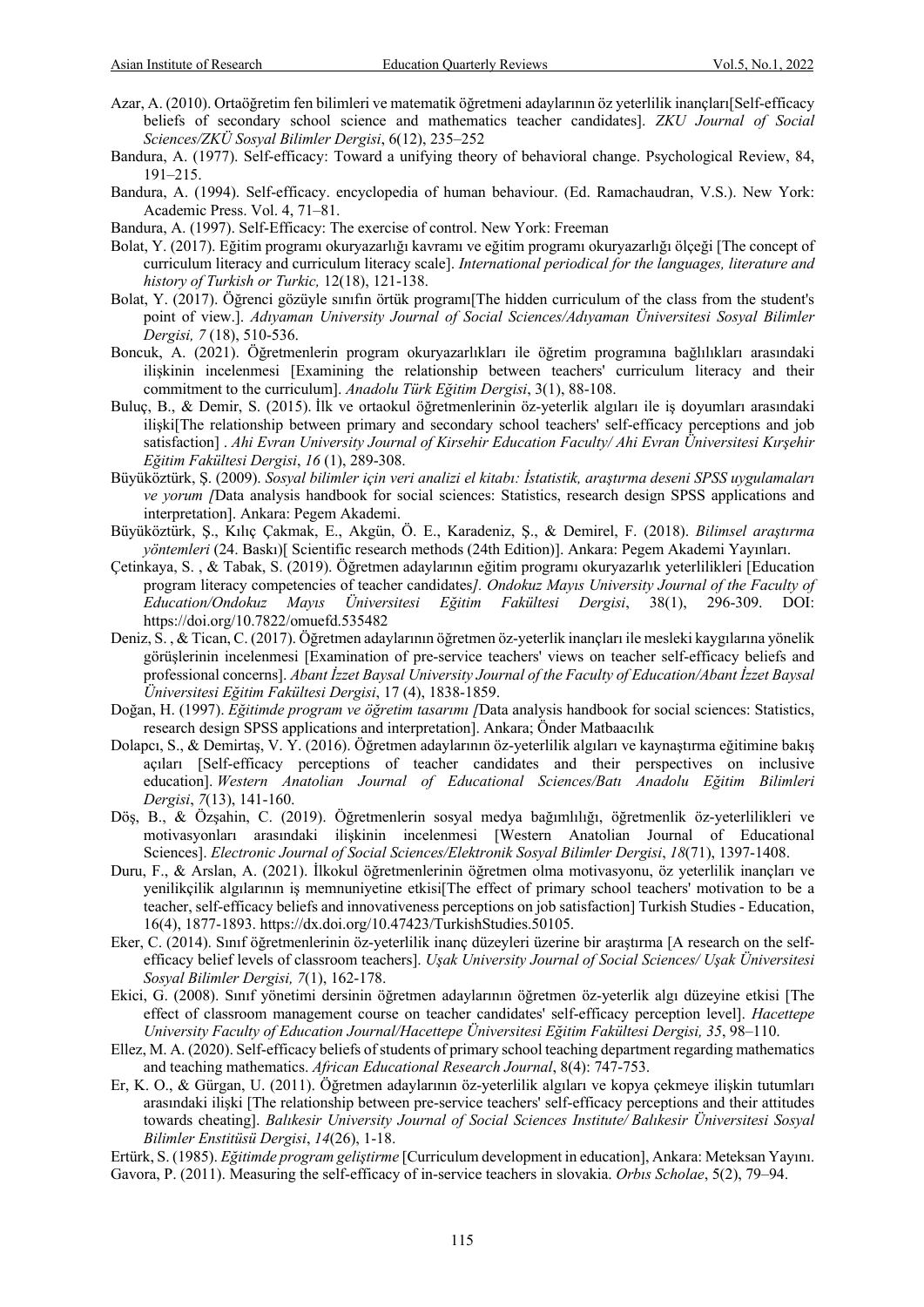- Grissom, J. A., Loeb, S., & Nakashima, N. A. (2014). Strategic involuntary teacher transfers and teacher performance: Examining equity and efficiency. *Journal of Policy Analysis and Management*, *33*(1), 112-140.
- Güneş Şınego, S., & Çakmak, M. (2021). Öğretmenlerin eğitim programı okuryazarlık düzeylerinin incelenmesi [Examination of teachers' educational program literacy levels]. *Section Academy Journal/ Kesit Akademi Dergisi*, 7 (27), 233-256.
- Jiayi, W., & Ling, C. (2012). Reviewing teacher evaluation of rewards and punishments: the overview of Chinese teacher evaluation research. Education Research International,1-16. doi:10.1155/2012/184640
- Kahramanoğlu, R. (2019). Öğretmenlerin öğretim programı okuryazarlığına yönelik yeterlik düzeyleri üzerine bir inceleme [An investigation on the proficiency levels of teachers for curriculum literacy]. International Journal of Social Research/ *Uluslararası Sosyal Araştırmalar Dergisi*, *12* (65).826-840.
- Karasar, N. (2012). *Bilimsel araştırma yöntemi (24. bs*.)[ Scientific research method (24th ed.]. *Ankara: Nobel.*
- Kasapoğlu, K. (2020). Öğretmenlere yönelik algılanan eğitim programı okuryazarlığı ölçeği: Bir ölçek geliştirme ve geçerleme çalışması [Perceived curriculum literacy scale for teachers: A scale development and validation study]. *İnönü University Faculty of Education/ İnönü Üniversitesi Eğitim Fakültesi Dergisi,* 21(2), 963-977. DOI: 10.17679/inuefd.709688
- Korkut, K. , & Babaoğlan, E. (2012). Sınıf öğretmenlerinin öz yeterlik inançları [Self-efficacy beliefs of classroom teachers]. *International Journal of Management, Economics and Business/Uluslararası Yönetim İktisat ve İşletme Dergisi, 8*(16), 269-281.
- Köse, İ. A. (2007) *Öğretmen öz-yeterlik algısı ölçeğinin farklı gruplarda yapı geçerliğinin sınanması*[Testing the construct validity of the teacher self-efficacy perception scale in different groups ][ Unpublished Master's Thesis] .Ankara University Institute of Educational Sciences, Ankara.
- Moulding, L. R., Stewart, P. W., & Dunmeyer, M. L. (2014). Pre-service teachers' sense of efficacy: Relationship to academic ability, student teaching placement characteristics, and mentor support. *Teaching and teacher education*, *41*, 60-66.
- Ocak, G. Ocak, İ. , & Kalender, M. D. K. (2017). Öğretmenlerin öz-yeterlik algıları ile öğretme-öğrenme anlayışları arasındaki ilişkinin incelenmesi [xamining the relationship between teachers' self-efficacy perceptions and their teaching-learning understanding.]. *Kastamonu Journal of Education/ Kastamonu Eğitim Dergisi, 25* (5), 1851-1864.
- Öktem, T., & Kul, M. (2020). Examining the relationship between self-efficacy and aggression levels of students interested in weightlifting sports. African Educational Research Journal, 8(4): 681-688
- Özdamar, K. (2015). *Paket programlar ile istatistiksel veri analizi (cilt-1*) [Statistical data analysis with package programs (vol-1)]. Eskişehir: Nisan Kitabevi.
- Özdemir, S. M. (2012). Eğitim programı kavramına ilişkin öğretmen adaylarının metaforik algıları [Metaphorical perceptions of prospective teachers about the concept of curriculum]. *Journal of Theoretical Educational Sciences/ Kuramsal Eğitim Bilimleri Dergisi*, 5(3), 369-393.
- Özder, H. (2011). Self-efficacy beliefs of novice teachers and their performance in the classroom. *Australian Journal of Teacher Education, 36*(5), 1-15.
- Özer, Y., & Acar, M. (2011). Öğretmenlik mesleği genel yeterlikleri üzerine ikili karşılaştırma yöntemiyle bir ölçekleme çalışması [A scaling study on the general competencies of the teaching profession with the pairwise comparison method]. *Journal of Çukurova University Faculty of Education/ Çukurova Üniversitesi Eğitim Fakültesi Dergisi*. 3(40), 89-101
- Pajares, F., & Schunk, D. H. (2001). Self-beliefs and school success: Self-efficacy, self-concept, and school achievement. *Perception*, *11*(2), 239-266.
- Reilly, E., Dhingra, K., & Boduszek, D. (2014). Teachers' self-efficacy beliefs, self-esteem, and job stress as determinants of job satisfaction. *International Journal of Educational Management*. 28(4), 365-378.
- Sarıca, R. (2021). Öğretmenlerin eğitim programı okuryazarlıkları üzerine bir çalışma[A study on teachers' curriculum literacy]. *Journal of Kirsehir Education Faculty/ Kırşehir Eğitim Fakültesi Dergisi*, 22(1), 132- 170.
- Sarıgöz, O., & Özkartal, Z. (2016). Examination of preservice teachers'views onimplicit learning in terms of some variables. *Journal of International Social Research*, *9*(44), 951-960.
- Sarıgöz, O. & Bolat, Y. (2018). Examination of the competencies of the pre-service teachers studying at the education faculties about the educational program literacy. *International Journal of Educational Administration and Policy Studies*, *10*(9), 103-110.
- Shillingford, S., & Karlin, N. (2014). Preservice teachers' self efficacy and knowledge of emotional and behavioural disorders. *Emotional and behavioural difficulties*, *19*(2), 176-194.
- Singh, G., & Arora P. (2014). Self-efficacy and emotional intelligence as redictors of alienation among graduates. *International Journal of Innovative Research & Development.* 3(8), 258-262.
- Skaalvik, E. M., & Skaalvik, S. (2014). Teacher self-efficacy and perceived autonomy: Relations with teacher engagement, job satisfaction and emotional exhaustion. *Psychological reports*, *114*(1), 68-77.